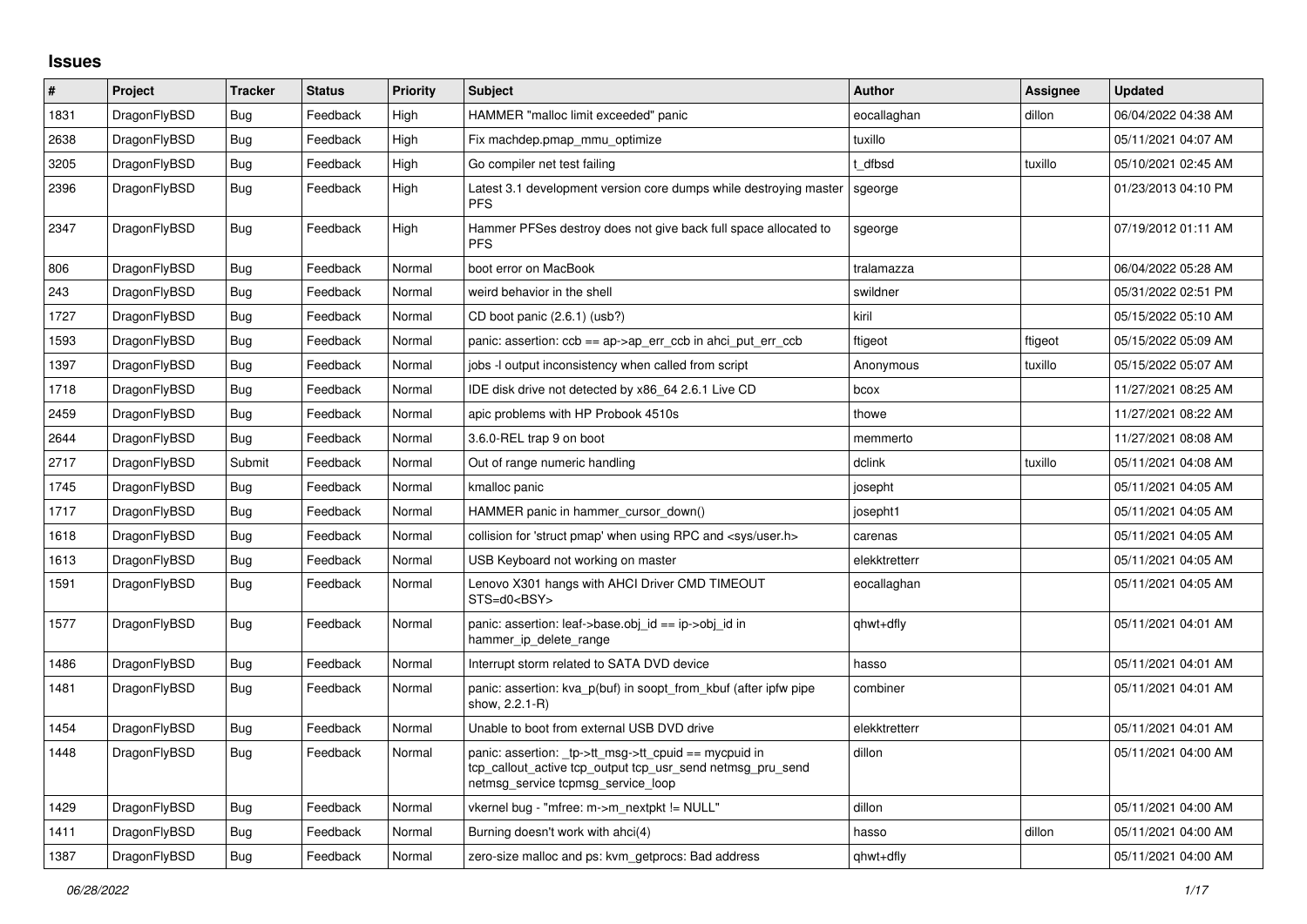| #    | Project      | <b>Tracker</b> | <b>Status</b> | <b>Priority</b> | <b>Subject</b>                                                                                                     | <b>Author</b>    | Assignee | <b>Updated</b>      |
|------|--------------|----------------|---------------|-----------------|--------------------------------------------------------------------------------------------------------------------|------------------|----------|---------------------|
| 1332 | DragonFlyBSD | Bug            | Feedback      | Normal          | DFBSD 2.2 - Booting usbcdrom/usbsticks on thinkpad hangs on<br>"BTX Halted"                                        | tuxillo          |          | 05/11/2021 04:00 AM |
| 1282 | DragonFlyBSD | <b>Bug</b>     | Feedback      | Normal          | panic (trap 12) when booting SMP kernel on Atom 330 (dual core)                                                    | tomaz.borstnar   |          | 05/11/2021 04:00 AM |
| 1101 | DragonFlyBSD | <b>Bug</b>     | Feedback      | Normal          | ohci related panic                                                                                                 | polachok         |          | 05/11/2021 04:00 AM |
| 1587 | DragonFlyBSD | Bug            | Feedback      | Normal          | can't gdb across fork                                                                                              | corecode         | tuxillo  | 05/11/2021 03:54 AM |
| 1287 | DragonFlyBSD | <b>Bug</b>     | Feedback      | Normal          | altg configuration doesn't work                                                                                    | corecode         | tuxillo  | 05/11/2021 03:51 AM |
| 911  | DragonFlyBSD | <b>Bug</b>     | Feedback      | Normal          | kldload/kernel linker can exceed malloc reserve and panic system                                                   | corecode         | tuxillo  | 05/11/2021 03:51 AM |
| 901  | DragonFlyBSD | <b>Bug</b>     | Feedback      | Normal          | route show needs to get data from all cpus                                                                         | corecode         | tuxillo  | 05/11/2021 03:50 AM |
| 847  | DragonFlyBSD | <b>Bug</b>     | Feedback      | Normal          | processes getting stuck on mount point                                                                             | corecode         | tuxillo  | 05/11/2021 03:50 AM |
| 2438 | DragonFlyBSD | Submit         | Feedback      | Normal          | <b>TRIM</b> fixes                                                                                                  | Anonymous        | tuxillo  | 05/11/2021 03:45 AM |
| 3152 | DragonFlyBSD | Bug            | Feedback      | Normal          | Console's size in ttyv0 and single user mode is sticking to 80x25,<br>while ttyv1 can make use of the whole screen | overtime         |          | 02/24/2019 01:08 AM |
| 1580 | DragonFlyBSD | Bug            | Feedback      | Normal          | Panic (Fatal trap 12: page fault while in kernel mode) while playing<br>with pf and netif names                    | rumcic           |          | 12/21/2018 01:21 AM |
| 1521 | DragonFlyBSD | <b>Bug</b>     | Feedback      | Normal          | amd64 2.4 livecd won't mount root at boot                                                                          | bolapara         |          | 01/28/2018 03:45 AM |
| 2958 | DragonFlyBSD | <b>Bug</b>     | Feedback      | Normal          | Hammer FS dies during pruning after massive write load                                                             | neilb            |          | 10/11/2016 04:20 AM |
| 2957 | DragonFlyBSD | <b>Bug</b>     | Feedback      | Normal          | swapoff -a followed by swapon -a doesn't give your swap back                                                       | neilb            |          | 10/09/2016 04:17 AM |
| 1672 | DragonFlyBSD | <b>Bug</b>     | Feedback      | Normal          | panic (trap 12) around btree_search() in 2.4.1-RELEASE                                                             | floid            |          | 01/19/2015 03:36 AM |
| 1560 | DragonFlyBSD | <b>Bug</b>     | Feedback      | Normal          | Unable to modify partition table on ThinkPad T61p during install                                                   | rehsack          |          | 01/15/2015 08:57 AM |
| 979  | DragonFlyBSD | <b>Bug</b>     | Feedback      | Normal          | Failure-prone USB mass storage (SB600? msdosfs? CAM?)                                                              | floid            |          | 01/15/2015 08:38 AM |
| 846  | DragonFlyBSD | <b>Bug</b>     | Feedback      | Normal          | USB bugs:usb mouse can't used!                                                                                     | frankning        |          | 01/15/2015 08:36 AM |
| 1456 | DragonFlyBSD | <b>Bug</b>     | Feedback      | Normal          | Microsoft wireless desktop problems                                                                                | elekktretterr    |          | 01/15/2015 08:34 AM |
| 2617 | DragonFlyBSD | <b>Bug</b>     | Feedback      | Normal          | Possible issue with wireless mouse on 3.6 release                                                                  | FilippoMo        |          | 01/14/2015 03:42 PM |
| 1579 | DragonFlyBSD | <b>Bug</b>     | Feedback      | Normal          | dfly 2.4.1 does not like HP DL360G4p and Smart Array 6400 with<br>MSA20                                            | tomaz.borstnar   | tuxillo  | 06/02/2014 02:44 PM |
| 1592 | DragonFlyBSD | <b>Bug</b>     | Feedback      | Normal          | AcpiOSUnmapMemory: Warning, deallocation did not track<br>allocation.                                              | eocallaghan      |          | 06/02/2014 07:45 AM |
| 1330 | DragonFlyBSD | <b>Bug</b>     | Feedback      | Normal          | Hammer, usb disk, SYNCHRONIZE CACHE failure                                                                        | josepht          |          | 06/02/2014 04:56 AM |
| 570  | DragonFlyBSD | <b>Bug</b>     | Feedback      | Normal          | 1.8.x: ACPI problems                                                                                               | qhwt+dfly        |          | 06/02/2014 03:45 AM |
| 2556 | DragonFlyBSD | <b>Bug</b>     | Feedback      | Normal          | DragonFly v3.5.0.81.gd3479 - Process signal weirdness                                                              | tuxillo          |          | 12/17/2013 03:48 PM |
| 1824 | DragonFlyBSD | <b>Bug</b>     | Feedback      | Normal          | kernel panic, x86, 2.7.3.859.ge5104                                                                                | akirchhoff135014 |          | 03/10/2013 07:49 AM |
| 1668 | DragonFlyBSD | <b>Bug</b>     | Feedback      | Normal          | Power button not working                                                                                           | elekktretterr    |          | 03/10/2013 06:22 AM |
| 1250 | DragonFlyBSD | <b>Bug</b>     | Feedback      | Normal          | Panic upon plugging an USB flash drive into the machine                                                            | rumcic           |          | 03/10/2013 05:17 AM |
| 1249 | DragonFlyBSD | <b>Bug</b>     | Feedback      | Normal          | panic: ffs vfree: freeing free inode                                                                               | rumcic           |          | 03/10/2013 05:13 AM |
| 1489 | DragonFlyBSD | <b>Bug</b>     | Feedback      | Normal          | panic: ufs_dirbad: bad dir                                                                                         | rumcic           |          | 03/10/2013 04:34 AM |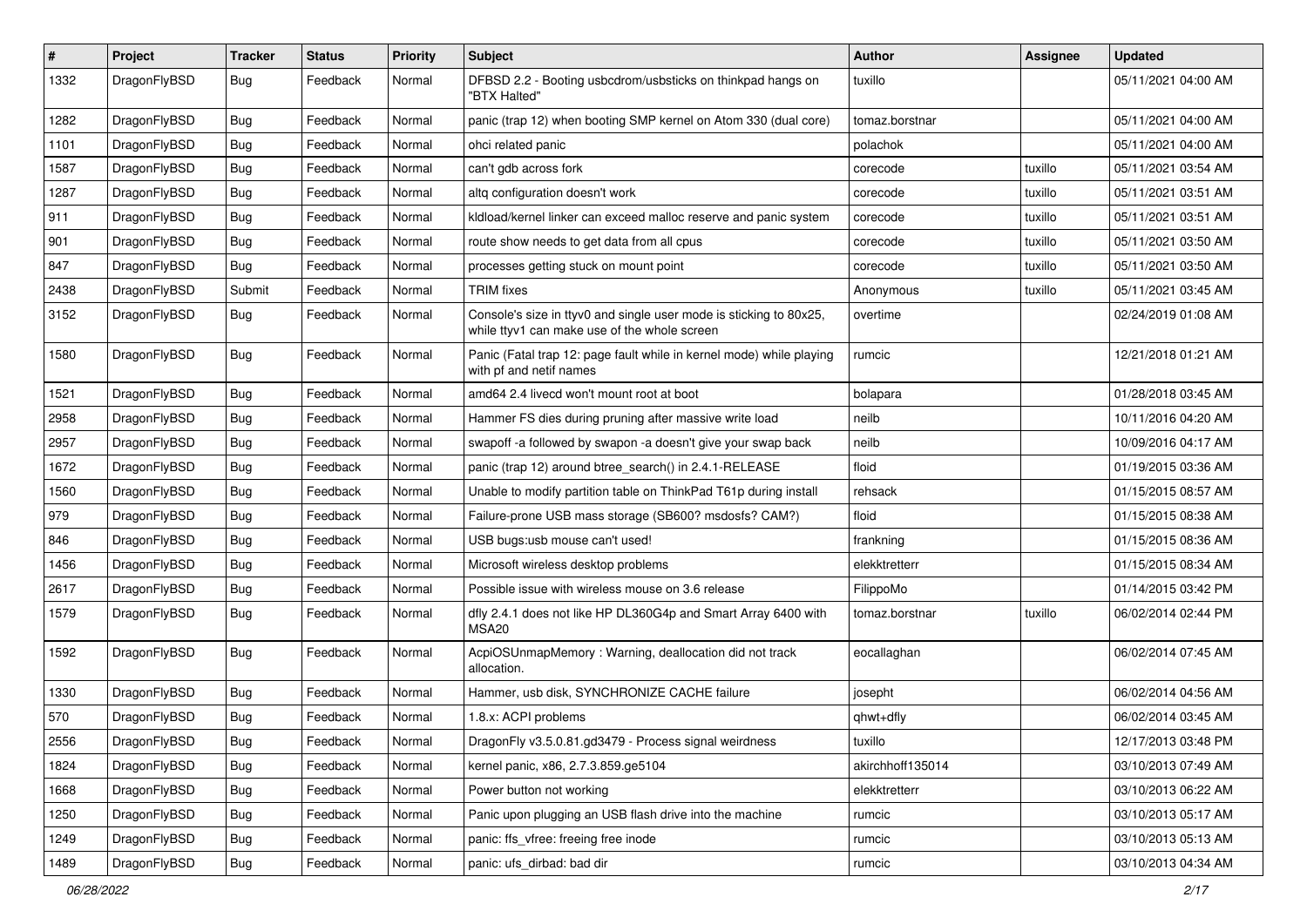| $\sharp$ | Project      | <b>Tracker</b> | <b>Status</b> | <b>Priority</b> | Subject                                                                                 | <b>Author</b>     | <b>Assignee</b> | <b>Updated</b>      |
|----------|--------------|----------------|---------------|-----------------|-----------------------------------------------------------------------------------------|-------------------|-----------------|---------------------|
| 1563     | DragonFlyBSD | Bug            | Feedback      | Normal          | reset(1) doesn't reset terminal to the defaults                                         | hasso             |                 | 03/10/2013 04:17 AM |
| 1144     | DragonFlyBSD | Bug            | Feedback      | Normal          | Incorrect clock under KVM                                                               | msylvan           |                 | 03/09/2013 01:17 PM |
| 2288     | DragonFlyBSD | Bug            | Feedback      | Normal          | Random IO performance loss introduced since January 1st                                 | lentferj          |                 | 01/23/2013 04:21 PM |
| 2090     | DragonFlyBSD | Bug            | Feedback      | Normal          | snd_hda does not support headphone automute                                             | justin            |                 | 03/29/2012 08:03 PM |
| 1860     | DragonFlyBSD | <b>Bug</b>     | Feedback      | Normal          | Panic while creating UFS fs on vn(4) for initrd                                         | matthias          |                 | 02/29/2012 07:16 AM |
| 2081     | DragonFlyBSD | Bug            | Feedback      | Normal          | Panic on device "detach" / "failure"                                                    | vsrinivas         |                 | 02/29/2012 07:11 AM |
| 2100     | DragonFlyBSD | Bug            | Feedback      | Normal          | devfs related panic                                                                     | sepherosa         | alexh           | 07/10/2011 02:29 PM |
| 2037     | DragonFlyBSD | <b>Bug</b>     | Feedback      | Normal          | Panic Bad link elm while building packages                                              | ftigeot           | dillon          | 04/21/2011 07:20 AM |
| 2721     | DragonFlyBSD | Submit         | Feedback      | Low             | Some few zalloc calls to objcache ones replacements                                     | dclink            | tuxillo         | 05/11/2021 04:08 AM |
| 2636     | DragonFlyBSD | <b>Bug</b>     | Feedback      | Low             | Add -x flag to iostat (a la solaris)                                                    | tuxillo           |                 | 05/11/2021 04:07 AM |
| 1428     | DragonFlyBSD | Bug            | Feedback      | Low             | POSIX.1e implementation is too old                                                      | hasso             | tuxillo         | 05/11/2021 04:00 AM |
| 1127     | DragonFlyBSD | Bug            | Feedback      | Low             | cdrom drive not detected                                                                | tgr               | corecode        | 01/15/2015 08:55 AM |
| 285      | DragonFlyBSD | <b>Bug</b>     | Feedback      | Low             | interrupt latency with re without ip address configured                                 | thomas.nikolajsen |                 | 02/20/2014 10:30 AM |
| 293      | DragonFlyBSD | Bug            | Feedback      | Low             | Various updates to the handbook                                                         | victor            | victor          | 03/10/2013 04:46 AM |
| 385      | DragonFlyBSD | <b>Bug</b>     | Feedback      | Low             | Mail archive address removal                                                            | justin            | justin          | 03/09/2013 11:24 AM |
| 3113     | DragonFlyBSD | Bug            | In Progress   | Urgent          | Booting vKernel fails due being out of swap space                                       | tcullen           |                 | 05/11/2021 04:14 AM |
| 2499     | DragonFlyBSD | <b>Bug</b>     | In Progress   | Urgent          | DRAGONFLY_3_2 lockd not responding correctly                                            | Nerzhul           |                 | 01/22/2013 12:47 PM |
| 884      | DragonFlyBSD | <b>Bug</b>     | In Progress   | High            | Performance/memory problems under filesystem IO load                                    | hasso             |                 | 05/11/2021 03:50 AM |
| 3111     | DragonFlyBSD | Bug            | In Progress   | High            | Mouse lags every second heavily under X11                                               | mneumann          |                 | 12/12/2017 09:46 PM |
| 2296     | DragonFlyBSD | <b>Bug</b>     | In Progress   | High            | panic: assertion "m->wire_count > 0" failed                                             | thomas.nikolajsen |                 | 08/30/2012 06:09 AM |
| 742      | DragonFlyBSD | Bug            | In Progress   | Normal          | umount problems with multiple mounts                                                    | corecode          | tuxillo         | 06/25/2022 04:02 AM |
| 3318     | DragonFlyBSD | <b>Bug</b>     | In Progress   | Normal          | Segmenation fault when a process resumed with checkpt exits                             | zabolekar         | tuxillo         | 06/18/2022 08:24 AM |
| 1921     | DragonFlyBSD | <b>Bug</b>     | In Progress   | Normal          | we miss mlockall                                                                        | alexh             | tuxillo         | 06/18/2022 04:08 AM |
| 3317     | DragonFlyBSD | Bug            | In Progress   | Normal          | Network vtnet0 not working on Hetzner cloud                                             | mneumann          |                 | 06/18/2022 03:55 AM |
| 2360     | DragonFlyBSD | <b>Bug</b>     | In Progress   | Normal          | Wishlist: virtio driver import                                                          | vsrinivas         |                 | 06/04/2022 04:16 AM |
| 3160     | DragonFlyBSD | Submit         | In Progress   | Normal          | State the implementation difference in pkill/pgrep manual                               | sevan             | tuxillo         | 06/03/2022 05:15 PM |
| 3028     | DragonFlyBSD | <b>Bug</b>     | In Progress   | Normal          | installer: confusion of set/get disk encryption passphrase dialogs                      | liweitianux       | tuxillo         | 06/03/2022 05:13 PM |
| 1700     | DragonFlyBSD | Submit         | In Progress   | Normal          | skip boot2 menu on <enter></enter>                                                      | Johannes.Hofmann  | tuxillo         | 05/15/2022 08:35 AM |
| 3310     | DragonFlyBSD | Bug            | In Progress   | Normal          | NVMM+QEMU fail to boot with UEFI: Mem Assist Failed<br>[gpa=0xfffffff0]                 | liweitianux       |                 | 01/11/2022 03:22 PM |
| 1661     | DragonFlyBSD | <b>Bug</b>     | In Progress   | Normal          | panic on password entry mount smb filesystem                                            | vsrinivas         |                 | 11/27/2021 08:29 AM |
| 3299     | DragonFlyBSD | <b>Bug</b>     | In Progress   | Normal          | DragonFlyBSD reports utterly wrong uptime (most of the time, right<br>after booting in) | adrian            |                 | 11/11/2021 01:43 PM |
| 3295     | DragonFlyBSD | <b>Bug</b>     | In Progress   | Normal          | Adapt devel/libvirt for nvmm                                                            | tuxillo           | tuxillo         | 11/03/2021 04:56 PM |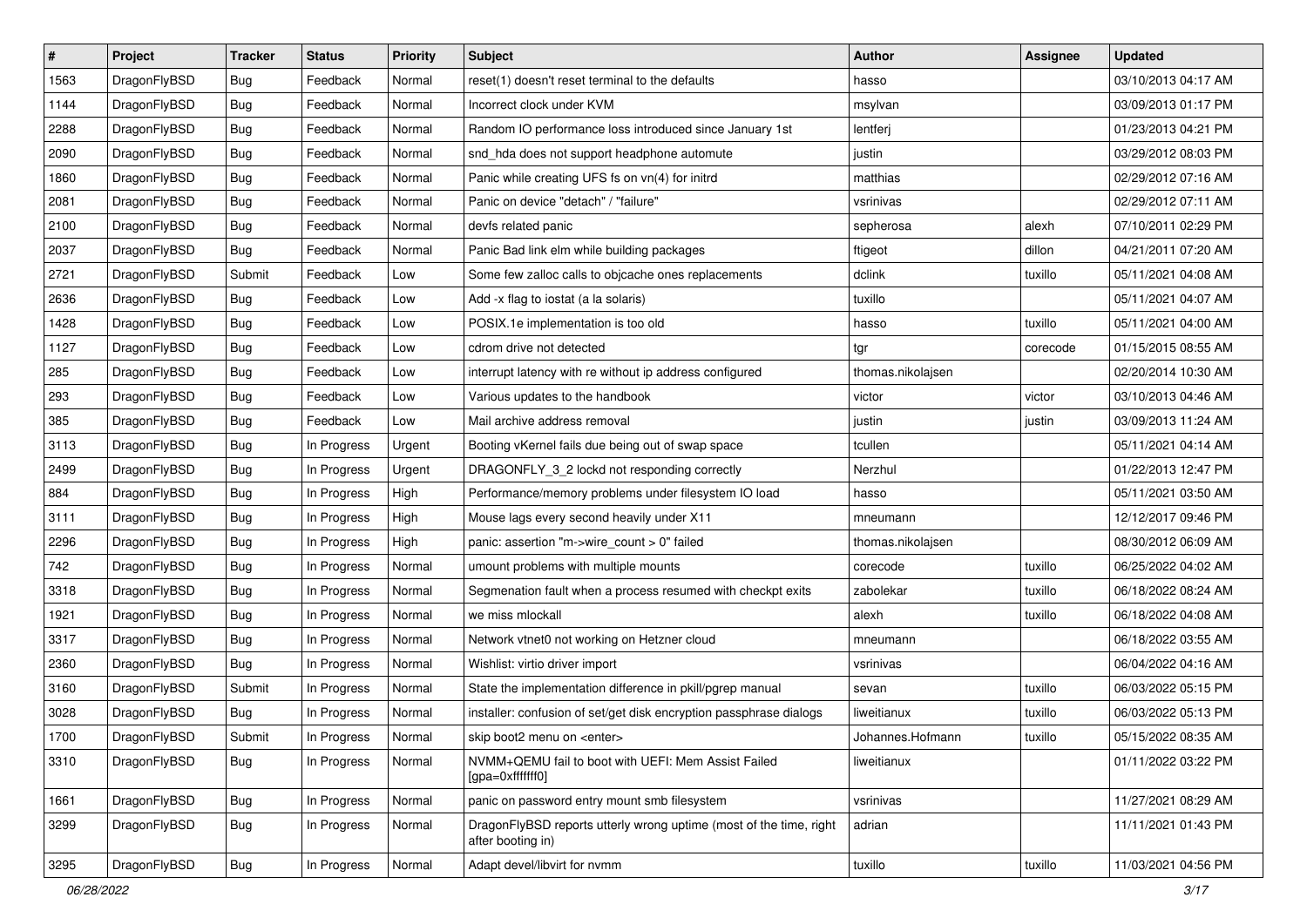| #    | Project      | <b>Tracker</b> | <b>Status</b> | <b>Priority</b> | Subject                                                                                                | Author        | Assignee  | <b>Updated</b>      |
|------|--------------|----------------|---------------|-----------------|--------------------------------------------------------------------------------------------------------|---------------|-----------|---------------------|
| 1398 | DragonFlyBSD | Submit         | In Progress   | Normal          | hdestroy(3) restricts hash key to point to malloc'ed space                                             | Anonymous     |           | 08/20/2021 04:06 PM |
| 3145 | DragonFlyBSD | Submit         | In Progress   | Normal          | Update libelf to FreeBSD 12 current and build as base library usable<br>by ports                       | davshao       | tuxillo   | 08/20/2021 03:58 PM |
| 3031 | DragonFlyBSD | Submit         | In Progress   | Normal          | Update drm/radeon to Linux 4.7.10 as much as possible                                                  | davshao       | ftigeot   | 08/19/2021 12:33 PM |
| 3269 | DragonFlyBSD | Bug            | In Progress   | Normal          | Is double-buffer'd buf still required by HAMMER2 ?                                                     | tkusumi       |           | 05/12/2021 04:09 PM |
| 3089 | DragonFlyBSD | <b>Bug</b>     | In Progress   | Normal          | vtnet(4) - disable TCP checksum offload by default                                                     | jlane         | vadaszi   | 05/11/2021 04:14 AM |
| 2414 | DragonFlyBSD | <b>Bug</b>     | In Progress   | Normal          | Lenovo S10 acpi freeze (not new)                                                                       | davshao       |           | 05/11/2021 04:13 AM |
| 2013 | DragonFlyBSD | <b>Bug</b>     | In Progress   | Normal          | oversized DMA request loop                                                                             | josepht       |           | 05/11/2021 04:06 AM |
| 1749 | DragonFlyBSD | <b>Bug</b>     | In Progress   | Normal          | HAMMER fsstress panic in hammer_flush_inode_core<br>'ip->flush_state != HAMMER_FST_FLUSH'              | vsrinivas     |           | 05/11/2021 04:06 AM |
| 1744 | DragonFlyBSD | <b>Bug</b>     | In Progress   | Normal          | HAMMER fsstress panic in hammer_setup_child_callback                                                   | vsrinivas     |           | 05/11/2021 04:05 AM |
| 168  | DragonFlyBSD | <b>Bug</b>     | In Progress   | Normal          | Livelocked limit engaged while trying to setup IPW wireless                                            | mschacht      | sepherosa | 05/11/2021 04:05 AM |
| 1336 | DragonFlyBSD | <b>Bug</b>     | In Progress   | Normal          | Still looking for reports of missed directory entries w/ HAMMER                                        | dillon        |           | 05/11/2021 04:00 AM |
| 1218 | DragonFlyBSD | <b>Bug</b>     | In Progress   | Normal          | panic: assertion: $error == 0$ in hammer start transaction                                             | rumcic        |           | 05/11/2021 04:00 AM |
| 1181 | DragonFlyBSD | <b>Bug</b>     | In Progress   | Normal          | ACX111 panic                                                                                           | elekktretterr |           | 05/11/2021 04:00 AM |
| 998  | DragonFlyBSD | <b>Bug</b>     | In Progress   | Normal          | Unconfiguring a vn while it is mounted                                                                 | rumcic        | tuxillo   | 05/11/2021 04:00 AM |
| 604  | DragonFlyBSD | <b>Bug</b>     | In Progress   | Normal          | 1.8.1-RELEASE - clock runs fast on mainboard ASUS P5A-B                                                | yeti          |           | 05/11/2021 03:55 AM |
| 1584 | DragonFlyBSD | Bug            | In Progress   | Normal          | can't use ssh from jail: debug1: read_passphrase: can't open<br>/dev/tty: Device busy                  | corecode      | tuxillo   | 05/11/2021 03:53 AM |
| 1583 | DragonFlyBSD | Bug            | In Progress   | Normal          | panic: assertion: cursor->trans->sync_lock_refs > 0 in<br>hammer_recover_cursor                        | corecode      | tuxillo   | 05/11/2021 03:53 AM |
| 1547 | DragonFlyBSD | Bug            | In Progress   | Normal          | disklabel64 automatic sizing                                                                           | corecode      | tuxillo   | 05/11/2021 03:52 AM |
| 1528 | DragonFlyBSD | <b>Bug</b>     | In Progress   | Normal          | ktrace does not show proper return values for pipe(2)                                                  | corecode      | tuxillo   | 05/11/2021 03:52 AM |
| 1475 | DragonFlyBSD | <b>Bug</b>     | In Progress   | Normal          | kernel blocks with low memory and syscons setting a high res mode<br>/ scrollback                      | corecode      | tuxillo   | 05/11/2021 03:52 AM |
| 1469 | DragonFlyBSD | Bug            | In Progress   | Normal          | Hammer history security concern                                                                        | corecode      | tuxillo   | 05/11/2021 03:52 AM |
| 1368 | DragonFlyBSD | Bug            | In Progress   | Normal          | suspend signal race?                                                                                   | qhwt+dfly     |           | 05/11/2021 03:51 AM |
| 1030 | DragonFlyBSD | <b>Bug</b>     | In Progress   | Normal          | msdosfs umount panic                                                                                   | corecode      | tuxillo   | 05/11/2021 03:51 AM |
| 781  | DragonFlyBSD | <b>Bug</b>     | In Progress   | Normal          | fdisk uses wrong geometry on usb flash drives                                                          | corecode      | tuxillo   | 05/11/2021 03:50 AM |
| 2358 | DragonFlyBSD | <b>Bug</b>     | In Progress   | Normal          | DFBSD v3.0.2.32.g928ca - panic: hammer: insufficient undo FIFO<br>space!                               | tuxillo       | tuxillo   | 05/10/2021 02:50 AM |
| 1390 | DragonFlyBSD | <b>Bug</b>     | In Progress   | Normal          | Use id_t type for {get,set}priority()                                                                  | Anonymous     | tuxillo   | 07/05/2019 02:18 AM |
| 3011 | DragonFlyBSD | <b>Bug</b>     | In Progress   | Normal          | dragonfly/sys/dev/netif/re/re.c: suspicious code ?                                                     | dcb           |           | 07/29/2017 01:26 AM |
| 3021 | DragonFlyBSD | <b>Bug</b>     | In Progress   | Normal          | sys/dev/drm/i915/i915_gem_stolen.c:115]: (error) Signed integer<br>overflow for expression '65535<<20' | dcb           |           | 04/11/2017 12:46 PM |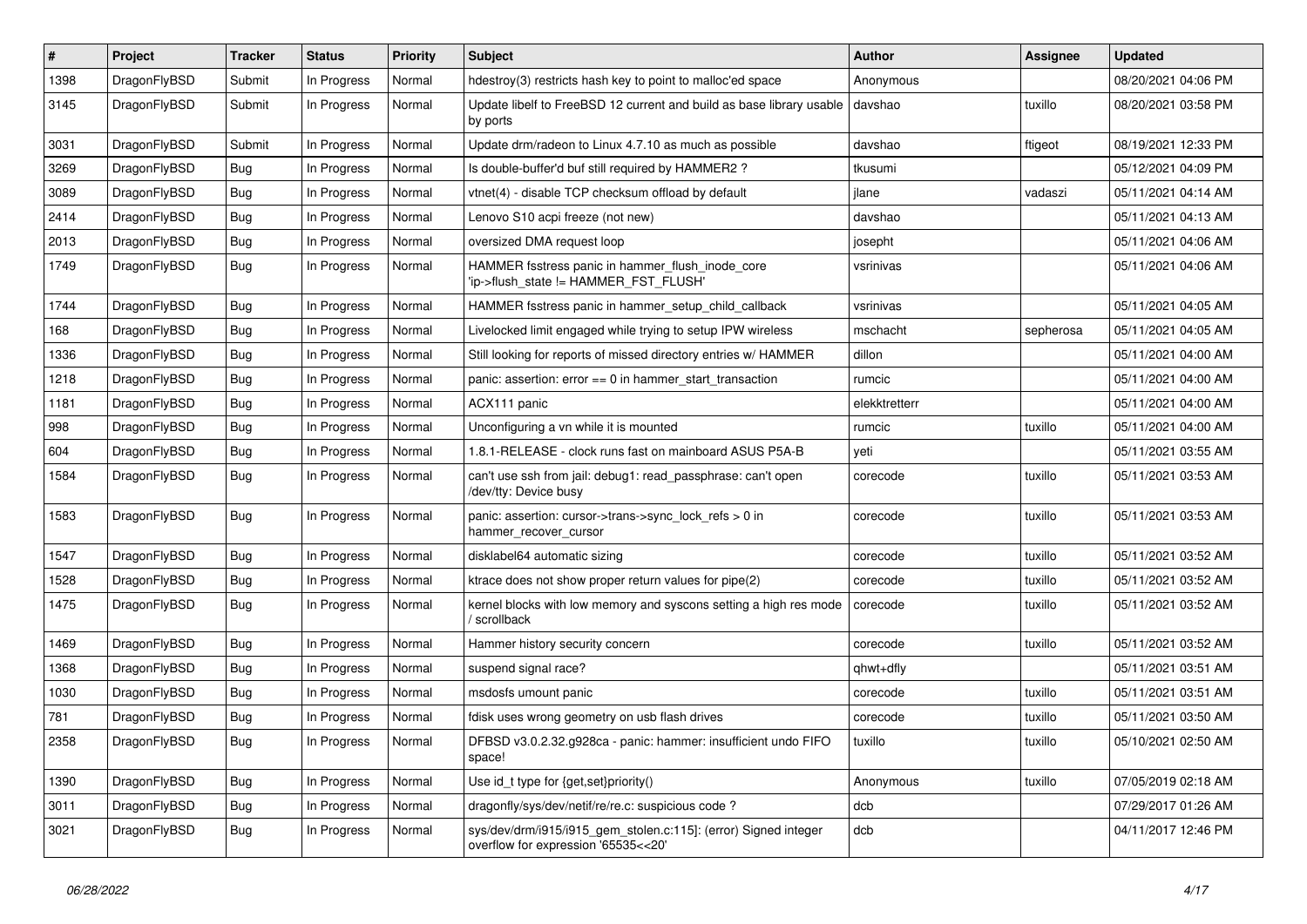| #    | Project      | <b>Tracker</b> | <b>Status</b> | <b>Priority</b> | Subject                                                                                                   | Author             | <b>Assignee</b> | <b>Updated</b>      |
|------|--------------|----------------|---------------|-----------------|-----------------------------------------------------------------------------------------------------------|--------------------|-----------------|---------------------|
| 1307 | DragonFlyBSD | Bug            | In Progress   | Normal          | hammer tid -2 shows unexpected result                                                                     | corecode           |                 | 10/18/2016 05:29 PM |
| 2819 | DragonFlyBSD | <b>Bug</b>     | In Progress   | Normal          | Random micro system freezes after a week of uptime                                                        | ftigeot            | dillon          | 08/16/2015 08:46 PM |
| 2391 | DragonFlyBSD | Bug            | In Progress   | Normal          | System lock with ahci and acpi enabled on ATI RS690 chipset with<br>SMB600 sata controller                | jorisgio           | vadaszi         | 06/03/2015 03:51 PM |
| 2731 | DragonFlyBSD | <b>Bug</b>     | In Progress   | Normal          | Screen full of random colors when starting Xorg with Intel Haswell<br>HD Graphics P4600                   | ikatzmaier         |                 | 11/12/2014 04:08 PM |
| 1302 | DragonFlyBSD | Bug            | In Progress   | Normal          | Checkpoint regression?                                                                                    | sjg                | sjg             | 07/10/2013 05:22 PM |
| 2549 | DragonFlyBSD | Bug            | In Progress   | Normal          | netgraph7: Kernel page fault.                                                                             | russiane39         | nant            | 05/10/2013 11:20 PM |
| 1502 | DragonFlyBSD | Bug            | In Progress   | Normal          | Lock while deleting files from nohistory HAMMER directories                                               | hasso              |                 | 03/10/2013 04:28 AM |
| 331  | DragonFlyBSD | Bug            | In Progress   | Normal          | ftpsesame (aka Bridging S01E03)                                                                           | bastyaelvtars      |                 | 03/09/2013 12:28 PM |
| 2353 | DragonFlyBSD | Bug            | In Progress   | Normal          | panic: assertion "gd->gd_spinlocks_wr == 0" failed in<br>bsd4_schedulerclock                              | jaydg              | alexh           | 11/28/2012 01:57 AM |
| 2351 | DragonFlyBSD | Bug            | In Progress   | Normal          | DFBSD v3.1.0.579.g44ccf - Stuck during startup, random freezes                                            | tuxillo            |                 | 04/24/2012 08:21 AM |
| 2345 | DragonFlyBSD | Bug            | In Progress   | Normal          | DFBSD v3.1.0.457.gd679f - NFS panic on diskless station                                                   | tuxillo            |                 | 04/07/2012 05:22 PM |
| 1669 | DragonFlyBSD | Bug            | In Progress   | Normal          | Drive wont open using button                                                                              | elekktretterr      |                 | 02/29/2012 12:05 PM |
| 2282 | DragonFlyBSD | Bug            | In Progress   | Normal          | gdb segfaults with certain corefiles                                                                      | tuxillo            |                 | 01/18/2012 04:40 PM |
| 1819 | DragonFlyBSD | Bug            | In Progress   | Low             | truss - Major revamping task list                                                                         | tuxillo            | tuxillo         | 11/27/2021 08:45 AM |
| 2797 | DragonFlyBSD | Bug            | In Progress   | Low             | vkernels with & without machdep.pmap_mmu_optimize                                                         | yellowrabbit2010   |                 | 11/27/2021 08:06 AM |
| 2631 | DragonFlyBSD | Bug            | In Progress   | Low             | Verify library versioning current with full package build and switch it<br>on (after publishing packages) | tuxillo            |                 | 05/11/2021 04:06 AM |
| 1148 | DragonFlyBSD | Bug            | In Progress   | Low             | BCM4311 wireless network adapter detected but not functional                                              | archimedes.gaviola |                 | 05/11/2021 04:00 AM |
| 725  | DragonFlyBSD | Bug            | In Progress   | Low             | 'make distribution' fails w/'ro' /usr/obj                                                                 | c.turner           |                 | 03/09/2013 01:01 PM |
| 2735 | DragonFlyBSD | Bug            | New           | Urgent          | iwn panics SYSSASSERT                                                                                     | cnb                |                 | 05/11/2021 03:55 AM |
| 2423 | DragonFlyBSD | Bug            | <b>New</b>    | Urgent          | After multiple panics/locks, hitting KKASSERT in<br>hammer init cursor                                    | rumcic             |                 | 09/18/2012 02:28 AM |
| 2141 | DragonFlyBSD | Bug            | <b>New</b>    | Urgent          | loader and/or documentation broken                                                                        | sjg                |                 | 01/20/2012 10:51 AM |
| 599  | DragonFlyBSD | Bug            | New           | Urgent          | 1.9.0 reproducable panic                                                                                  | pavalos            |                 | 12/22/2010 01:08 AM |
| 2495 | DragonFlyBSD | Bug            | New           | High            | DFBSD v3.3.0.960.g553fe7 - ocnt != 0" failed in<br>prop_object_release                                    | tuxillo            |                 | 05/31/2022 04:08 PM |
| 2828 | DragonFlyBSD | Bug            | <b>New</b>    | High            | On AMD APUs and Bulldozer CPUs, the machdep.cpu idle hit<br>sysctl should be 3 by default                 | vadaszi            | vadaszi         | 05/11/2021 04:07 AM |
| 2825 | DragonFlyBSD | <b>Bug</b>     | <b>New</b>    | High            | 3x dhclient = hanging system (objcache exhausted)                                                         | jaccovonb          | sepherosa       | 05/11/2021 03:55 AM |
| 2736 | DragonFlyBSD | Bug            | <b>New</b>    | High            | kernel panics on acpi timer probe function                                                                | cnb                |                 | 05/11/2021 03:55 AM |
| 1198 | DragonFlyBSD | <b>Bug</b>     | <b>New</b>    | High            | DDB loops panic in db_read_bytes                                                                          | corecode           | tuxillo         | 05/11/2021 03:51 AM |
| 3266 | DragonFlyBSD | <b>Bug</b>     | New           | High            | Filesystems broken due to "KKASSERT(count &<br>TOK_COUNTMASK);"                                           | tkusumi            |                 | 03/15/2021 01:21 PM |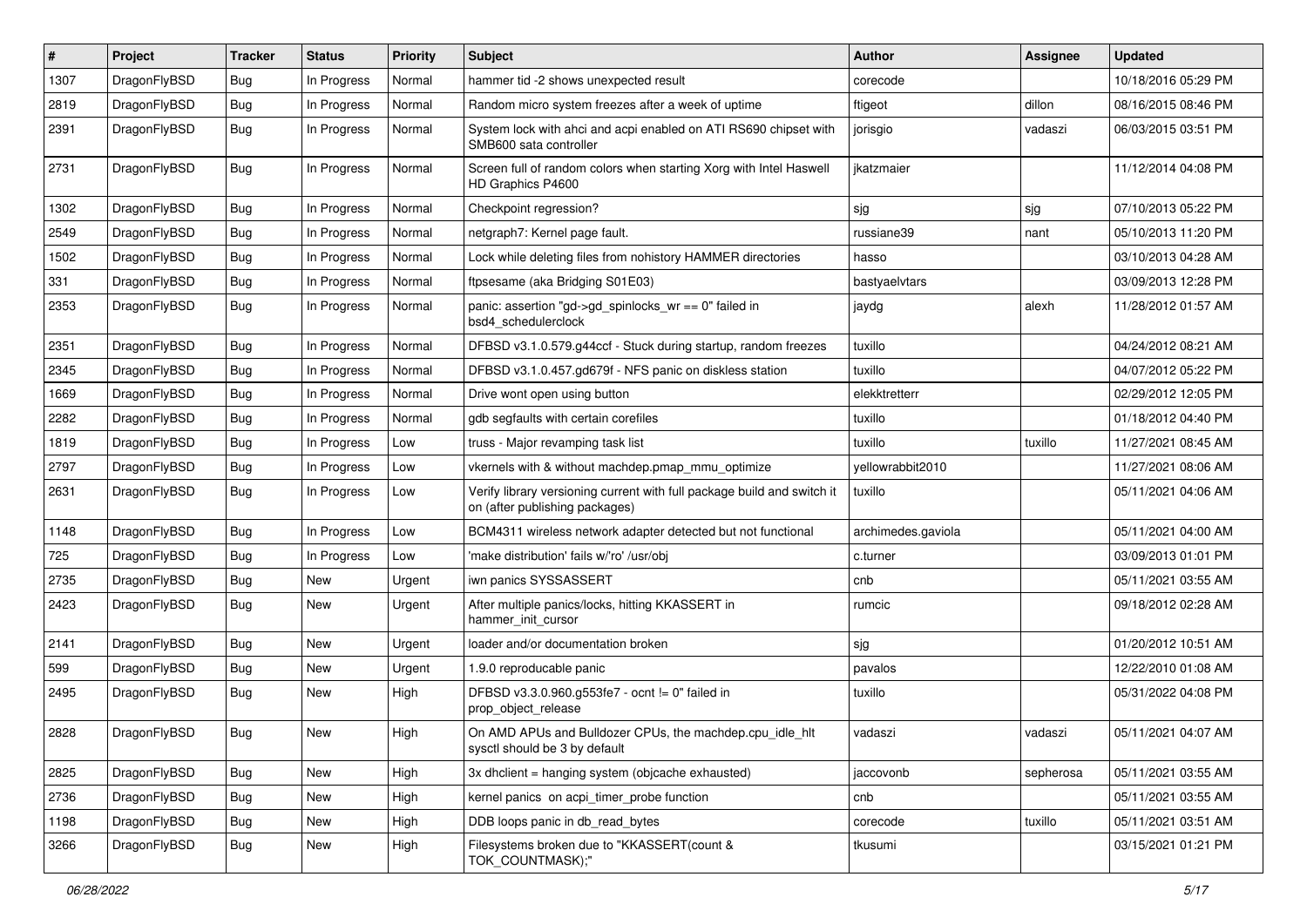| $\vert$ # | Project      | <b>Tracker</b> | <b>Status</b> | <b>Priority</b> | Subject                                                                                                                                                     | <b>Author</b>     | Assignee | <b>Updated</b>      |
|-----------|--------------|----------------|---------------|-----------------|-------------------------------------------------------------------------------------------------------------------------------------------------------------|-------------------|----------|---------------------|
| 3240      | DragonFlyBSD | Bug            | New           | High            | compile error because of openssl with /usr/dports/security/rhash for<br>mysql 8 install                                                                     | <b>UlasSAYGIN</b> |          | 06/04/2020 08:05 AM |
| 3194      | DragonFlyBSD | <b>Bug</b>     | New           | High            | Hammer kernel crash on mirror-stream of PFS after upgrade<br>(assertion "cursor->flags &<br>HAMMER_CURSOR_ITERATE_CHECK" failed in<br>hammer_btree_iterate) | Anonymous         |          | 06/29/2019 01:32 PM |
| 3124      | DragonFlyBSD | Bug            | <b>New</b>    | High            | DragonFlyBSD 5.0.2 with Hammer2 with UEFI install doesn't boot                                                                                              | wiesl             |          | 06/18/2019 05:07 AM |
| 3129      | DragonFlyBSD | <b>Bug</b>     | New           | High            | Kernel panic with 5.2.0 on A2SDi-4C-HLN4F                                                                                                                   | stateless         |          | 04/24/2018 12:50 AM |
| 2915      | DragonFlyBSD | <b>Bug</b>     | <b>New</b>    | High            | Hammer mirror-copy problem                                                                                                                                  | t dfbsd           |          | 08/25/2016 05:28 AM |
| 2930      | DragonFlyBSD | Bug            | <b>New</b>    | High            | 'objcache' causes panic during 'nfs_readdir'                                                                                                                | tofergus          |          | 07/26/2016 01:09 PM |
| 2870      | DragonFlyBSD | <b>Bug</b>     | <b>New</b>    | High            | Broken text and icons when glamor acceleration is used                                                                                                      | 375gnu            | ftigeot  | 01/31/2016 12:13 AM |
| 2657      | DragonFlyBSD | Bug            | New           | High            | Needs acl to migrate our servers                                                                                                                            | ferney            |          | 03/31/2014 11:37 AM |
| 1185      | DragonFlyBSD | <b>Bug</b>     | <b>New</b>    | High            | need a tool to merge changes into /etc                                                                                                                      | wa1ter            |          | 02/18/2014 06:02 AM |
| 2547      | DragonFlyBSD | <b>Bug</b>     | <b>New</b>    | High            | crashed while doing a dry run of pkg rolling-replace                                                                                                        | phma              |          | 04/18/2013 10:40 PM |
| 2421      | DragonFlyBSD | Bug            | <b>New</b>    | High            | Kernel panic: vm fault: page 0xc0f70000 not busy!                                                                                                           | lentferj          |          | 10/03/2012 08:16 AM |
| 2140      | DragonFlyBSD | <b>Bug</b>     | New           | High            | hammer_io_delallocate panic with 'duplicate entry' message                                                                                                  | ttw               |          | 10/07/2011 12:22 PM |
| 2117      | DragonFlyBSD | Bug            | New           | High            | ACPI and/or bce(4) problem with 2.11.0.673.g0d557 on HP DL380<br>G6                                                                                         | pauska            |          | 08/22/2011 10:15 AM |
| 2071      | DragonFlyBSD | Bug            | <b>New</b>    | High            | Panic on assertion: (int)(flg->seq - seq) > 0 in hammer_flusher_flush<br>after inode error                                                                  | vsrinivas         |          | 06/12/2011 07:59 AM |
| 1920      | DragonFlyBSD | <b>Bug</b>     | <b>New</b>    | High            | system hangs                                                                                                                                                | zhtw              |          | 11/22/2010 08:59 AM |
| 731       | DragonFlyBSD | <b>Bug</b>     | New           | Normal          | system freeze on "slice too large"                                                                                                                          | corecode          | tuxillo  | 06/25/2022 04:01 AM |
| 3316      | DragonFlyBSD | Bug            | <b>New</b>    | Normal          | hammer2_dirent_create() allows creating >1 dirents with the same<br>name                                                                                    | tkusumi           |          | 06/05/2022 12:35 PM |
| 2509      | DragonFlyBSD | Bug            | <b>New</b>    | Normal          | Redefinition of DIRBLKSIZ in restore(8)                                                                                                                     | swildner          |          | 06/04/2022 04:40 AM |
| 3313      | DragonFlyBSD | Bug            | New           | Normal          | Can't boot from my live USB at all. The kernel loading process<br>hangs.                                                                                    | rempas            |          | 06/03/2022 12:16 AM |
| 2498      | DragonFlyBSD | Bug            | <b>New</b>    | Normal          | DFBSD v3.2.2-RELEASE - LIST_FIRST(&bp->b_dep) == NULL"<br>failed in vfs vmio release                                                                        | tuxillo           |          | 05/31/2022 04:09 PM |
| 2122      | DragonFlyBSD | Submit         | New           | Normal          | [Review] Fixes to the VFS layer                                                                                                                             | ftigeot           |          | 05/31/2022 03:25 PM |
| 1876      | DragonFlyBSD | Bug            | <b>New</b>    | Normal          | devfs in jail + logging out from console(ttyv1+) -> panic                                                                                                   | qhwt.dfly         | tuxillo  | 05/31/2022 03:24 PM |
| 2042      | DragonFlyBSD | <b>Bug</b>     | New           | Normal          | kernel panic, when run boot0cfg                                                                                                                             | sepherosa         |          | 05/31/2022 03:01 PM |
| 1975      | DragonFlyBSD | <b>Bug</b>     | New           | Normal          | Applications seg fault in select() and poll()                                                                                                               | rumcic            |          | 05/31/2022 02:58 PM |
| 1942      | DragonFlyBSD | <b>Bug</b>     | New           | Normal          | locking against myself in getcacheblk()?                                                                                                                    | qhwt.dfly         |          | 05/31/2022 02:15 PM |
| 3314      | DragonFlyBSD | <b>Bug</b>     | New           | Normal          | Bring virtio console(4) from FreeBSD                                                                                                                        | tuxillo           | tuxillo  | 05/29/2022 08:24 AM |
| 1899      | DragonFlyBSD | Bug            | New           | Normal          | Keyboard doesn't work                                                                                                                                       | fransm            |          | 05/15/2022 03:32 PM |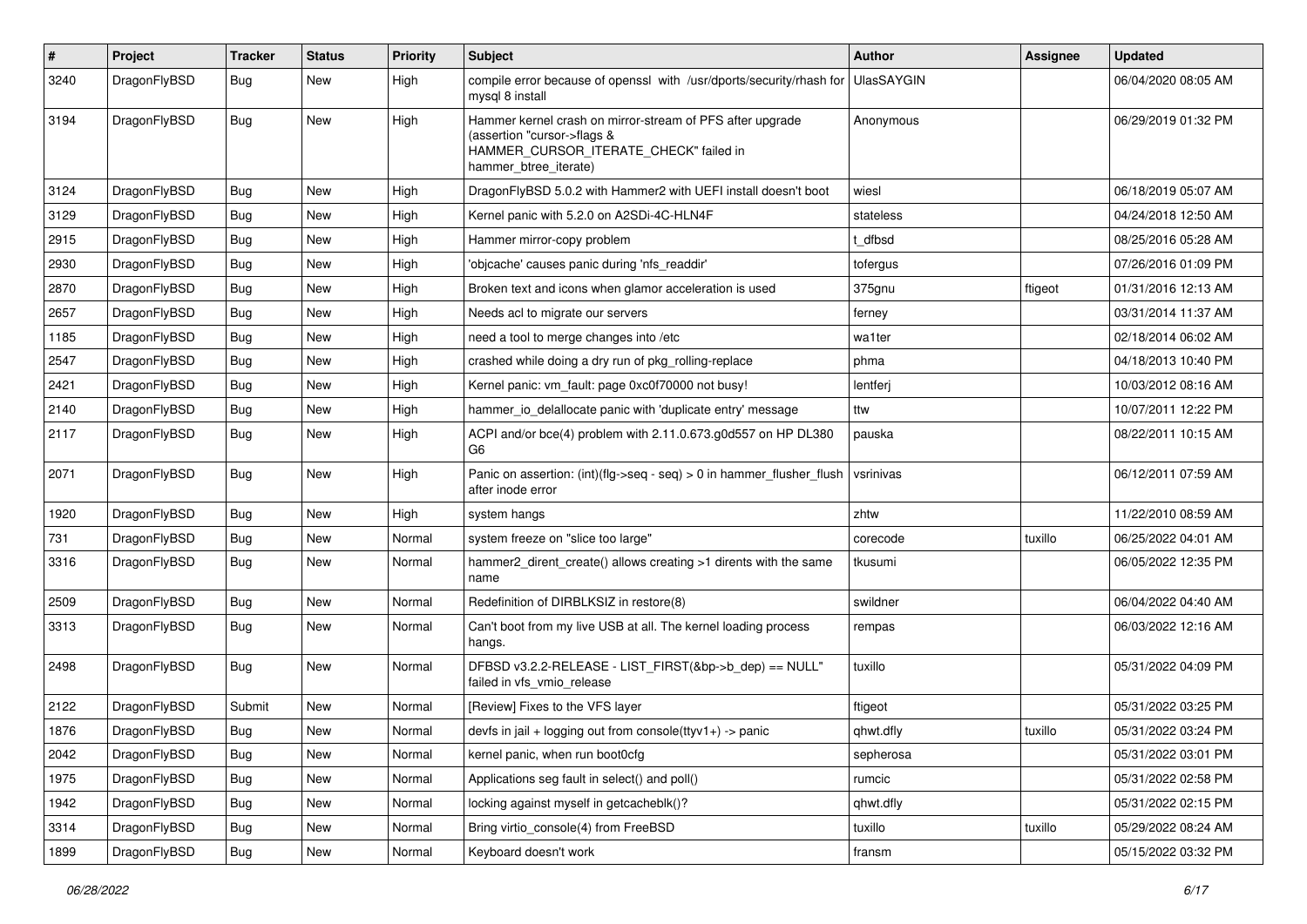| $\pmb{\sharp}$ | <b>Project</b> | <b>Tracker</b> | <b>Status</b> | <b>Priority</b> | <b>Subject</b>                                                                                            | <b>Author</b>   | Assignee | <b>Updated</b>      |
|----------------|----------------|----------------|---------------|-----------------|-----------------------------------------------------------------------------------------------------------|-----------------|----------|---------------------|
| 3312           | DragonFlyBSD   | Submit         | <b>New</b>    | Normal          | hammer2: redundant chain modify after chain creation                                                      | tkusumi         |          | 05/15/2022 01:35 PM |
| 1877           | DragonFlyBSD   | <b>Bug</b>     | <b>New</b>    | Normal          | Freeze during 1st hammer cleanup after new install                                                        | elekktretterr   |          | 05/15/2022 11:43 AM |
| 1818           | DragonFlyBSD   | Bug            | <b>New</b>    | Normal          | panic: Bad tailg NEXT (kqueue issue ?)                                                                    | ftigeot         |          | 05/15/2022 11:40 AM |
| 1836           | DragonFlyBSD   | Bug            | <b>New</b>    | Normal          | Incorrect TCP checksum show up in tcpdump                                                                 | robgar1         |          | 05/15/2022 11:22 AM |
| 1769           | DragonFlyBSD   | <b>Bug</b>     | <b>New</b>    | Normal          | panic: assertion: _tp->tt_msg->tt_cpuid == mycpuid in<br>tcp_callout_active                               | pavalos         | sjg      | 05/15/2022 11:07 AM |
| 1826           | DragonFlyBSD   | <b>Bug</b>     | New           | Normal          | panic during boot: assertion so->so_port  in tcp_input                                                    | ftigeot         |          | 05/15/2022 11:05 AM |
| 1774           | DragonFlyBSD   | <b>Bug</b>     | New           | Normal          | New IP header cleanup branch available for testing                                                        | dillon          |          | 05/15/2022 10:59 AM |
| 3029           | DragonFlyBSD   | Bug            | <b>New</b>    | Normal          | Running DflyBSD 4.8 on FreeBSD bhyve as a guest                                                           | iron            |          | 05/13/2022 04:33 AM |
| 2585           | DragonFlyBSD   | Bug            | New           | Normal          | Dfly 3.4.3 on ESXi 5.1, HP Smart Array P410 passthrough<br>recognised, but not functioning                | yggdrasil       | swildner | 05/09/2022 08:14 AM |
| 3300           | DragonFlyBSD   | <b>Bug</b>     | <b>New</b>    | Normal          | Running Xvnc from TigerVNC package through the INETD daemon<br>in TCP WAIT mode fails hard                | adrian          |          | 01/08/2022 04:25 AM |
| 3301           | DragonFlyBSD   | Bug            | New           | Normal          | Gkrellm from the packages is not showing logged in users in main<br>window, logged in users always $== 0$ | adrian          |          | 01/08/2022 04:24 AM |
| 1559           | DragonFlyBSD   | Bug            | <b>New</b>    | Normal          | kernel trap                                                                                               | phma            |          | 11/27/2021 08:43 AM |
| 3302           | DragonFlyBSD   | <b>Bug</b>     | <b>New</b>    | Normal          | Will not boot on System76 Lemur Pro (lemp10)                                                              | piecuch         |          | 11/03/2021 10:21 AM |
| 3298           | DragonFlyBSD   | <b>Bug</b>     | <b>New</b>    | Normal          | Running "w" and having logged in via XDM through VNC, "w" prints<br>an extra error message                | piecuch         |          | 10/25/2021 09:16 AM |
| 3201           | DragonFlyBSD   | Submit         | <b>New</b>    | Normal          | Fixes make search display                                                                                 | htse            |          | 08/20/2021 04:02 PM |
| 3189           | DragonFlyBSD   | <b>Bug</b>     | <b>New</b>    | Normal          | Allow DragonFly Mail Agent to accept an alternate config via<br>command line switch                       | iang            |          | 08/16/2021 12:42 AM |
| 3278           | DragonFlyBSD   | <b>Bug</b>     | New           | Normal          | Second screen image is distorted                                                                          | arcade@b1t.name |          | 07/10/2021 03:36 AM |
| 3276           | DragonFlyBSD   | Submit         | <b>New</b>    | Normal          | Add option controlling whether gpt expand expands the last partition<br>(needs testing)                   | falsifian       |          | 07/10/2021 03:35 AM |
| 3280           | DragonFlyBSD   | <b>Bug</b>     | New           | Normal          | KMS console and i915(4) not working in 6.0                                                                | cmusser         |          | 07/10/2021 03:35 AM |
| 3282           | DragonFlyBSD   | Bug            | <b>New</b>    | Normal          | unexpected errno value from fopen()                                                                       | bhaible         |          | 07/10/2021 03:34 AM |
| 3283           | DragonFlyBSD   | Bug            | <b>New</b>    | Normal          | mknodat() cannot create FIFOs                                                                             | bhaible         |          | 07/10/2021 03:34 AM |
| 3284           | DragonFlyBSD   | <b>Bug</b>     | New           | Normal          | Wrong towlower() result for U+038A                                                                        | bhaible         |          | 07/10/2021 03:34 AM |
| 3281           | DragonFlyBSD   | Bug            | <b>New</b>    | Normal          | Crash after leaving unattended for a while                                                                | bhaible         |          | 07/10/2021 03:32 AM |
| 2806           | DragonFlyBSD   | Bug            | <b>New</b>    | Normal          | failed to configure a link-local address on ath0 (errno = 22)                                             | Chingyuan       |          | 05/25/2021 01:00 AM |
| 2917           | DragonFlyBSD   | <b>Bug</b>     | New           | Normal          | da8: reading primary partition table: error accessing offset<br>000000000000 for 512                      | liweitianux     |          | 05/11/2021 08:43 PM |
| 2921           | DragonFlyBSD   | Submit         | New           | Normal          | Allow moused to accept userland mouse events                                                              | tautolog        |          | 05/11/2021 04:08 AM |
| 1192           | DragonFlyBSD   | Submit         | <b>New</b>    | Normal          | KKASSERTs in sys/kern/uipc_{msg,socket}.c are too strict                                                  | rumcic          |          | 05/11/2021 04:07 AM |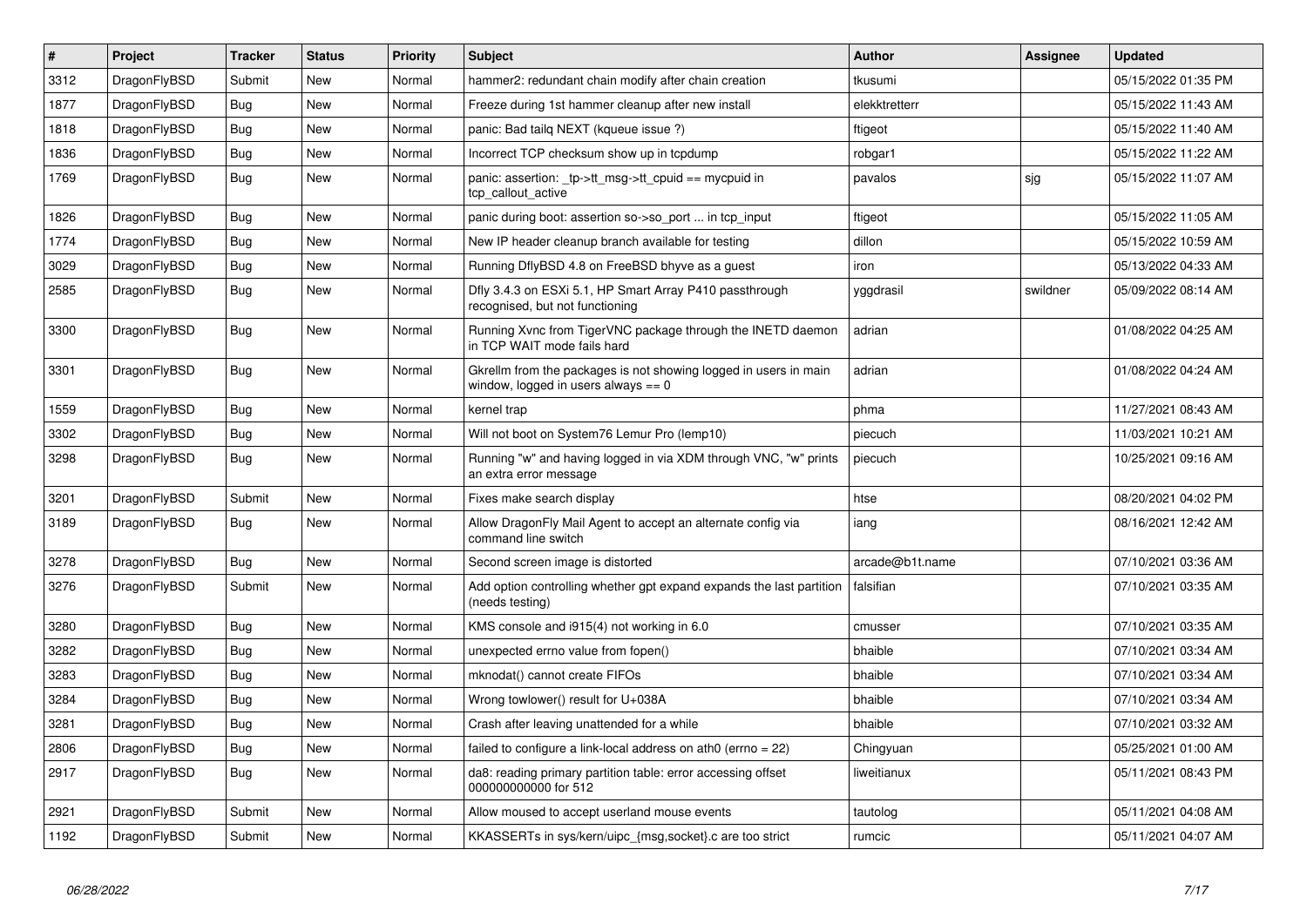| $\sharp$ | Project      | <b>Tracker</b> | <b>Status</b> | <b>Priority</b> | Subject                                                                                                              | <b>Author</b> | Assignee | <b>Updated</b>      |
|----------|--------------|----------------|---------------|-----------------|----------------------------------------------------------------------------------------------------------------------|---------------|----------|---------------------|
| 2852     | DragonFlyBSD | <b>Bug</b>     | New           | Normal          | Hammer File System - hangs on undo during system boot / mount -<br>will not recover on DragonFlyBSD newer than 3.6.0 | abale         |          | 05/11/2021 04:07 AM |
| 1293     | DragonFlyBSD | <b>Bug</b>     | New           | Normal          | 2.2.1-REL Installer Request                                                                                          | mk            | tuxillo  | 05/11/2021 04:00 AM |
| 2808     | DragonFlyBSD | <b>Bug</b>     | New           | Normal          | X freeze by switching between X and VT - results in black screen                                                     | lukesky333    |          | 05/11/2021 03:55 AM |
| 2067     | DragonFlyBSD | <b>Bug</b>     | New           | Normal          | sound/pcm: "play interrupt timeout, channel dead"                                                                    | matthiasr     |          | 05/11/2021 03:55 AM |
| 2708     | DragonFlyBSD | <b>Bug</b>     | New           | Normal          | unable to send TCP nor UDP on age(4) interface                                                                       | dermiste      |          | 05/11/2021 03:54 AM |
| 2647     | DragonFlyBSD | <b>Bug</b>     | New           | Normal          | HAMMER panic on 3.6.0                                                                                                | tuxillo       |          | 05/11/2021 03:54 AM |
| 2641     | DragonFlyBSD | <b>Bug</b>     | New           | Normal          | Panic when loading natapci as module                                                                                 | tuxillo       |          | 05/11/2021 03:54 AM |
| 2630     | DragonFlyBSD | <b>Bug</b>     | New           | Normal          | Bring in latest iconv fixes from FreeBSD10 as well as csmapper<br>updates                                            | tuxillo       |          | 05/11/2021 03:54 AM |
| 2544     | DragonFlyBSD | <b>Bug</b>     | New           | Normal          | live DVD system boot (menu option 1) caused db> prompt on<br>PE1950                                                  | estrabd       |          | 05/11/2021 03:54 AM |
| 1594     | DragonFlyBSD | <b>Bug</b>     | <b>New</b>    | Normal          | Kernel panic during boot from Live CD on Dell E6400                                                                  | bodie         |          | 05/11/2021 03:54 AM |
| 1556     | DragonFlyBSD | <b>Bug</b>     | New           | Normal          | many processes stuck in "hmrrcm", system unusable                                                                    | corecode      | tuxillo  | 05/11/2021 03:52 AM |
| 1474     | DragonFlyBSD | <b>Bug</b>     | New           | Normal          | ithread 1 unexpectedly rescheduled                                                                                   | corecode      | tuxillo  | 05/11/2021 03:52 AM |
| 1442     | DragonFlyBSD | <b>Bug</b>     | <b>New</b>    | Normal          | blocking SIGSEGV and triggering a segment violation produces an<br>all CPU consuming process                         | corecode      | tuxillo  | 05/11/2021 03:52 AM |
| 1440     | DragonFlyBSD | <b>Bug</b>     | New           | Normal          | ptrace/gdb doesn't work after process blocks SIGTRAP                                                                 | corecode      | tuxillo  | 05/11/2021 03:52 AM |
| 3041     | DragonFlyBSD | Submit         | <b>New</b>    | Normal          | firmware: Remove embedding of multiple images in one module.                                                         | Anonymous     |          | 12/25/2020 02:15 AM |
| 3252     | DragonFlyBSD | <b>Bug</b>     | New           | Normal          | tcsetattr/tcgetattr set errno incorrectly on non-TTY                                                                 | tonyc         |          | 10/26/2020 09:34 PM |
| 3249     | DragonFlyBSD | <b>Bug</b>     | <b>New</b>    | Normal          | HAMMER2 fsync(2) not working properly                                                                                | tkusumi       |          | 09/21/2020 07:07 AM |
| 3247     | DragonFlyBSD | <b>Bug</b>     | <b>New</b>    | Normal          | Kernel panic doing nothing much                                                                                      | phma          |          | 09/12/2020 11:40 PM |
| 3243     | DragonFlyBSD | <b>Bug</b>     | New           | Normal          | SMART status not reported properly for SSD disks                                                                     | daftaupe      |          | 09/09/2020 11:03 PM |
| 3246     | DragonFlyBSD | <b>Bug</b>     | <b>New</b>    | Normal          | HAMMER2 unable to handle ENOSPC properly                                                                             | tkusumi       |          | 09/04/2020 11:11 AM |
| 2587     | DragonFlyBSD | <b>Bug</b>     | New           | Normal          | SATA DVD writer not detected by DragonFly                                                                            | srussell      |          | 09/04/2020 08:55 AM |
| 3245     | DragonFlyBSD | <b>Bug</b>     | New           | Normal          | panic: free: guard1x fail, i915 load from loader.conf                                                                | polachok      |          | 08/21/2020 10:36 AM |
| 3170     | DragonFlyBSD | <b>Bug</b>     | New           | Normal          | repeatable nfsd crash                                                                                                | tse           |          | 06/11/2020 05:52 AM |
| 3208     | DragonFlyBSD | <b>Bug</b>     | <b>New</b>    | Normal          | Crash related to nfsd                                                                                                | tse           |          | 06/11/2020 05:52 AM |
| 3239     | DragonFlyBSD | <b>Bug</b>     | New           | Normal          | unable to SIGKILL glitched emacs                                                                                     | piecuch       |          | 05/26/2020 03:30 AM |
| 3238     | DragonFlyBSD | <b>Bug</b>     | New           | Normal          | race conditions when printing from vkernel console                                                                   | piecuch       |          | 05/19/2020 02:50 PM |
| 3235     | DragonFlyBSD | <b>Bug</b>     | <b>New</b>    | Normal          | Kernel panic in devfs_vnops.c                                                                                        | mneumann      |          | 04/28/2020 07:00 AM |
| 3197     | DragonFlyBSD | <b>Bug</b>     | New           | Normal          | DragonFly upgrades                                                                                                   | tse           |          | 04/18/2020 04:18 PM |
| 3226     | DragonFlyBSD | <b>Bug</b>     | New           | Normal          | Xorg freezes in vm: thread stuck in "objtrm1"                                                                        | peeter        |          | 04/08/2020 02:10 AM |
| 3231     | DragonFlyBSD | <b>Bug</b>     | New           | Normal          | wifi drops on 5.8                                                                                                    | tse           |          | 04/06/2020 05:08 AM |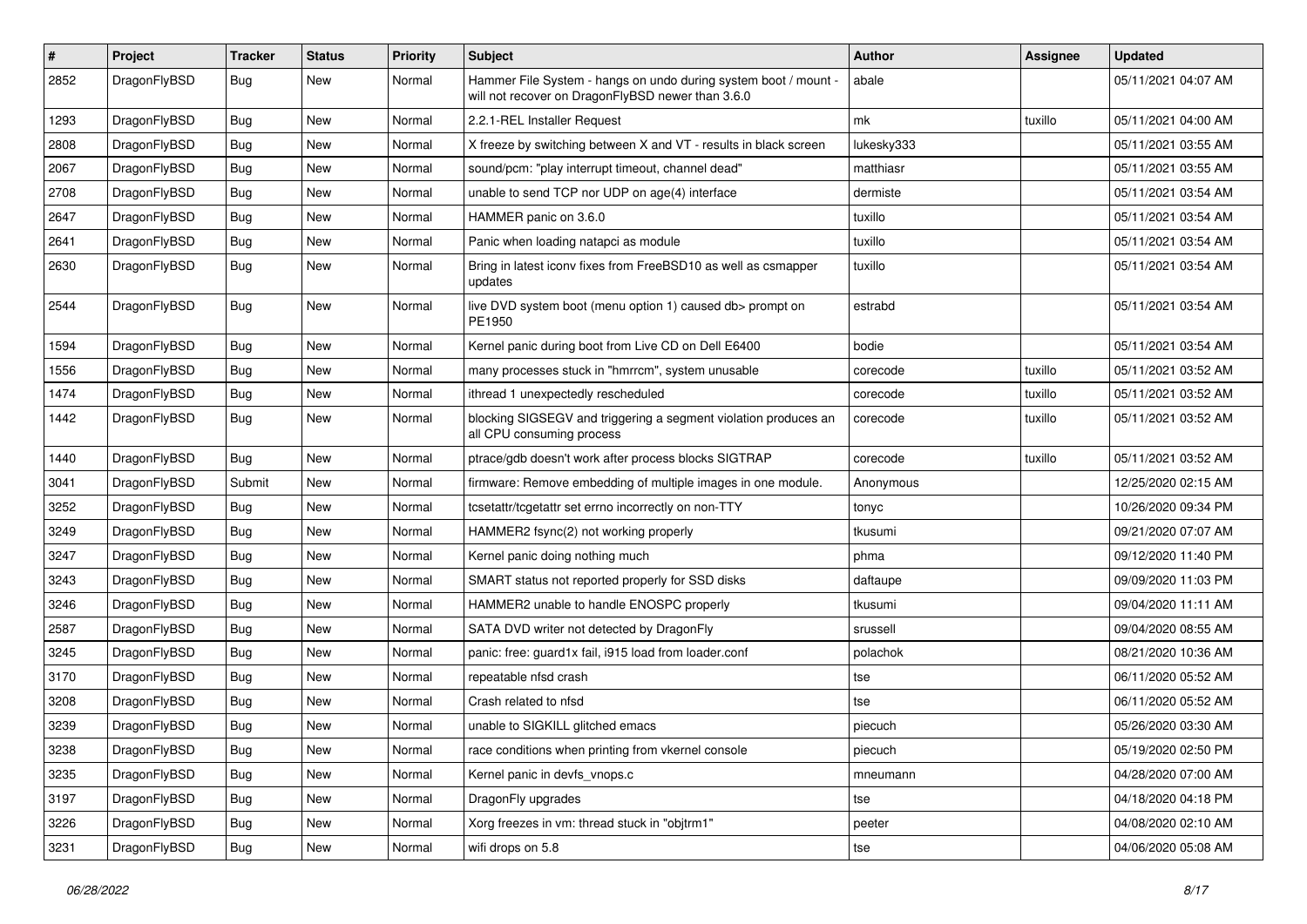| $\pmb{\#}$ | Project      | <b>Tracker</b> | <b>Status</b> | <b>Priority</b> | Subject                                                                                       | Author            | Assignee | <b>Updated</b>      |
|------------|--------------|----------------|---------------|-----------------|-----------------------------------------------------------------------------------------------|-------------------|----------|---------------------|
| 3219       | DragonFlyBSD | Bug            | New           | Normal          | x11/xorg port can not be build                                                                | <b>UlasSAYGIN</b> |          | 03/31/2020 08:57 AM |
| 3227       | DragonFlyBSD | Submit         | <b>New</b>    | Normal          | Add HAMMER2 instructions in the installation medium README                                    | daftaupe          |          | 03/26/2020 03:34 PM |
| 3225       | DragonFlyBSD | <b>Bug</b>     | New           | Normal          | nfsd freeze when using gemu                                                                   | tse               |          | 03/17/2020 11:52 AM |
| 3224       | DragonFlyBSD | Bug            | <b>New</b>    | Normal          | Kernel panic when trying to ping6                                                             | zhtw              |          | 03/08/2020 08:55 AM |
| 3222       | DragonFlyBSD | Bug            | <b>New</b>    | Normal          | gcc - undefined reference to '__atomic_load' (missing libatomic?)                             | mneumann          |          | 02/08/2020 02:45 AM |
| 3218       | DragonFlyBSD | <b>Bug</b>     | New           | Normal          | Kernel panics are not sent to comconsole when booted over EFI                                 | mqudsi            |          | 12/02/2019 08:52 PM |
| 3217       | DragonFlyBSD | Bug            | <b>New</b>    | Normal          | rescue tools: make install fails if rescue folder doesn't exist                               | t dfbsd           |          | 11/27/2019 08:16 PM |
| 3215       | DragonFlyBSD | Bug            | <b>New</b>    | Normal          | Hang in tcdrain(3) after write $(3)$                                                          | noloader          |          | 11/25/2019 03:08 PM |
| 3209       | DragonFlyBSD | Bug            | <b>New</b>    | Normal          | svc has some minor bugs                                                                       | arcade@b1t.name   |          | 10/24/2019 09:08 AM |
| 3206       | DragonFlyBSD | Submit         | <b>New</b>    | Normal          | update psm/kbd to FreeBSD 12.0 code                                                           | htse              |          | 10/05/2019 03:49 PM |
| 3199       | DragonFlyBSD | <b>Bug</b>     | <b>New</b>    | Normal          | PFS label not found panic                                                                     | tse               |          | 08/21/2019 03:51 AM |
| 3196       | DragonFlyBSD | Bug            | <b>New</b>    | Normal          | test issue after redmine upgrade (2)                                                          | tuxillo           |          | 07/05/2019 04:33 AM |
| 3047       | DragonFlyBSD | Bug            | New           | Normal          | <b>HAMMER</b> critical write error                                                            | samuel            |          | 06/19/2019 09:50 AM |
| 1850       | DragonFlyBSD | Bug            | New           | Normal          | volume-add on hammer root fs panic                                                            | Johannes.Hofmann  |          | 04/18/2019 04:27 AM |
| 3184       | DragonFlyBSD | Bug            | <b>New</b>    | Normal          | tsleep(9) return value when PCATCH specified                                                  | tkusumi           |          | 04/03/2019 06:49 AM |
| 3165       | DragonFlyBSD | Bug            | New           | Normal          | Looping at boot time                                                                          | gop               |          | 12/28/2018 01:04 PM |
| 3141       | DragonFlyBSD | <b>Bug</b>     | <b>New</b>    | Normal          | dhclient blocks boot process                                                                  | rowo              |          | 12/16/2018 11:01 AM |
| 2250       | DragonFlyBSD | Bug            | <b>New</b>    | Normal          | Kernel panic                                                                                  | adamk             |          | 11/23/2018 01:10 AM |
| 3157       | DragonFlyBSD | <b>Bug</b>     | New           | Normal          | TP-Link UE300 not working in 5.2-RELEASE                                                      | tuxillo           |          | 11/15/2018 02:08 PM |
| 2287       | DragonFlyBSD | Bug            | New           | Normal          | HAMMER(ROOT) Illegal UNDO TAIL signature at<br>300000001967c000                               | y0n3t4n1          |          | 11/07/2018 01:22 AM |
| 3154       | DragonFlyBSD | Submit         | New           | Normal          | Update serial handling in bootloader                                                          | ddegroot          | dillon   | 11/06/2018 11:21 PM |
| 2898       | DragonFlyBSD | Bug            | <b>New</b>    | Normal          | <b>HAMMER</b> panic                                                                           | pavalos           |          | 11/03/2018 07:05 AM |
| 3147       | DragonFlyBSD | Submit         | New           | Normal          | Enable headless installation                                                                  | ddegroot          |          | 10/09/2018 01:25 PM |
| 3120       | DragonFlyBSD | Bug            | <b>New</b>    | Normal          | Intel AC 8260 firmware does not load                                                          | Vintodrimmer      |          | 08/28/2018 03:30 AM |
| 3143       | DragonFlyBSD | <b>Bug</b>     | New           | Normal          | assertion "0" failed in hammer2_inode_xop_chain_sync                                          | cbin              |          | 07/18/2018 12:50 PM |
| 3142       | DragonFlyBSD | Submit         | New           | Normal          | lib/libdmsg: Unbreak using new API EVP_CIPHER_CTX_new()                                       | tkusumi           |          | 07/08/2018 04:18 AM |
| 3139       | DragonFlyBSD | Bug            | New           | Normal          | USB Mouse Does Not Work in DragonflyBSD guest on VirtualBox                                   | chiguy1256        |          | 06/24/2018 10:14 PM |
| 3135       | DragonFlyBSD | Submit         | New           | Normal          | Add EVFILT_RECV and EVFILT_SEND                                                               | tautolog          |          | 05/25/2018 09:59 PM |
| 3134       | DragonFlyBSD | Bug            | New           | Normal          | RFC 3021 (/31 networks) appear to be unsupported                                              | jailbird          |          | 05/16/2018 11:03 PM |
| 3117       | DragonFlyBSD | Bug            | New           | Normal          | Problem with colours if "intel" video-driver used                                             | dpostolov         |          | 01/07/2018 11:35 PM |
| 3116       | DragonFlyBSD | <b>Bug</b>     | New           | Normal          | da0 detects on very big volume if to remove usb install stick and<br>reboot on Intel NUC5PPYH | dpostolov         |          | 01/07/2018 09:40 PM |
| 3110       | DragonFlyBSD | <b>Bug</b>     | New           | Normal          | crash with ipfw3 under load                                                                   | bnegre82          |          | 12/09/2017 06:22 AM |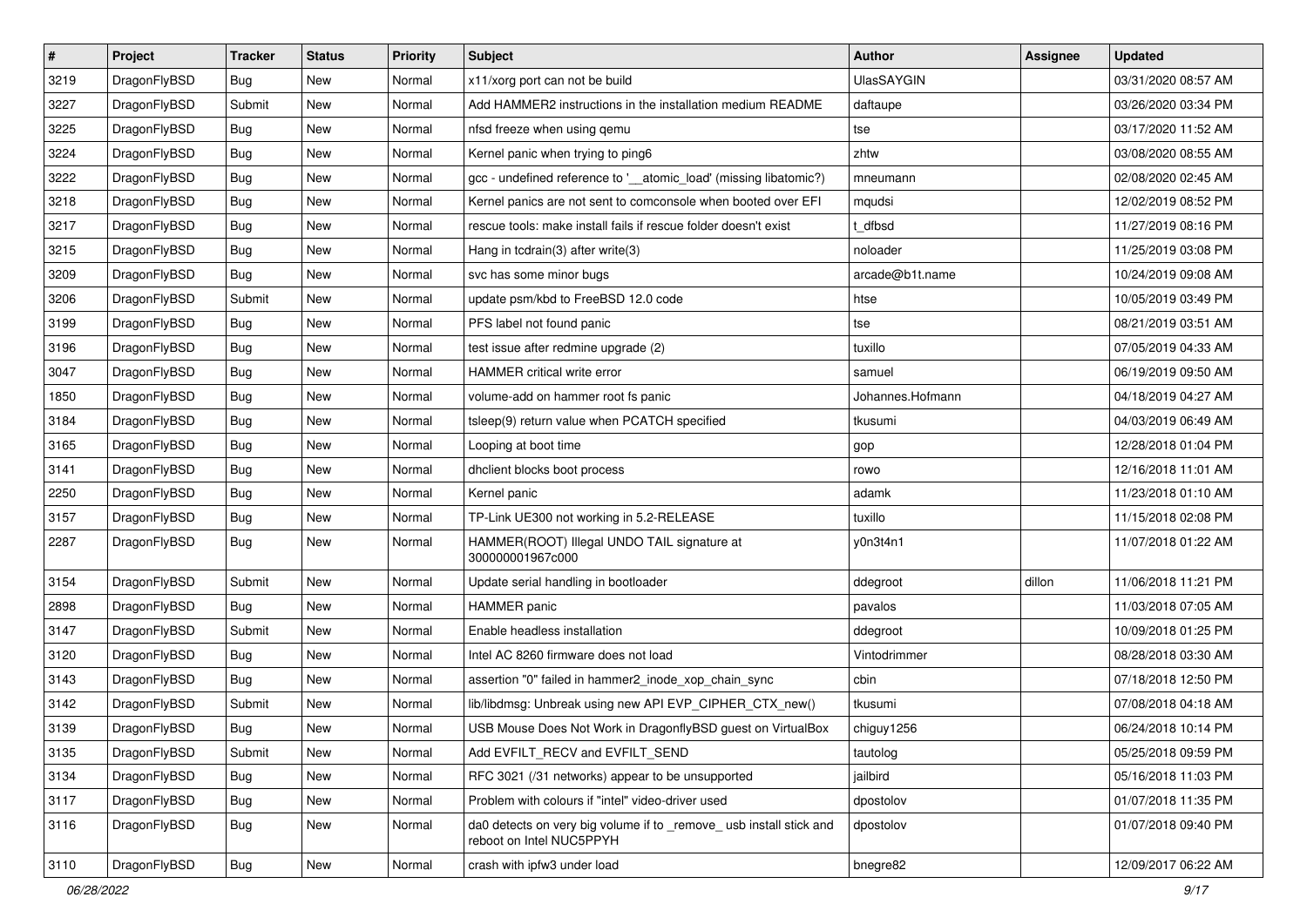| $\vert$ # | Project      | <b>Tracker</b> | <b>Status</b> | <b>Priority</b> | Subject                                                                                                 | <b>Author</b>          | Assignee | <b>Updated</b>      |
|-----------|--------------|----------------|---------------|-----------------|---------------------------------------------------------------------------------------------------------|------------------------|----------|---------------------|
| 3076      | DragonFlyBSD | Bug            | <b>New</b>    | Normal          | sys/dev/netif/ig_hal/e1000_ich8lan.c:1594: sanity checking mixup?                                       | dcb                    |          | 10/11/2017 01:58 AM |
| 3025      | DragonFlyBSD | Bug            | <b>New</b>    | Normal          | sys/dev/powermng/powernow/powernow.c:284: bad comparison?                                               | dcb                    |          | 09/23/2017 07:45 AM |
| 3052      | DragonFlyBSD | <b>Bug</b>     | <b>New</b>    | Normal          | panic DragonFly v4.8.1-RELEASE by mounting a malformed NTFS<br>image [64.000]                           | open.source@ribose.com |          | 08/14/2017 03:22 AM |
| 3051      | DragonFlyBSD | <b>Bug</b>     | New           | Normal          | panic DragonFly v4.8.1-RELEASE by mounting a malformed NTFS<br>image [12.000]                           | open.source@ribose.com |          | 08/14/2017 03:20 AM |
| 3049      | DragonFlyBSD | Bug            | <b>New</b>    | Normal          | panic DragonFly v4.8.1-RELEASE by mounting a malformed<br>msdosfs image [12.128]                        | open.source@ribose.com |          | 08/14/2017 02:53 AM |
| 3036      | DragonFlyBSD | Bug            | <b>New</b>    | Normal          | panic in icmp_redirect_start() ASSERT_IN_NETISR(0)                                                      | tautolog               |          | 05/11/2017 07:27 PM |
| 3035      | DragonFlyBSD | Bug            | <b>New</b>    | Normal          | panic: assertion "cpu >= 0 && cpu < ncpus" failed in netisr_cpuport<br>at /usr/src/sys/net/netisr2.h:87 | masu                   |          | 05/11/2017 01:24 AM |
| 3022      | DragonFlyBSD | Bug            | <b>New</b>    | Normal          | sys/dev/netif/ath/ath/if_ath.c:2142: strange bitmask?                                                   | dcb                    |          | 04/11/2017 11:49 AM |
| 3018      | DragonFlyBSD | Bug            | <b>New</b>    | Normal          | sys/bus/u4b/wlan/if_run.c:5464]: (style) Redundant condition                                            | dcb                    |          | 04/11/2017 11:26 AM |
| 3006      | DragonFlyBSD | <b>Bug</b>     | <b>New</b>    | Normal          | boot0cfg: panic in kern_udev.c in function _udev_dict_set_cstr when<br>installing in VirtualBox         | <b>MichiGreat</b>      |          | 04/01/2017 02:22 PM |
| 2994      | DragonFlyBSD | Bug            | New           | Normal          | Intermittent boot hangs after git: hammer - HAMMER Version 7                                            | davshao                |          | 03/30/2017 02:06 PM |
| 2972      | DragonFlyBSD | Bug            | New           | Normal          | ipfw3 "deny to me" does not work correctly                                                              | mneumann               |          | 12/27/2016 12:11 PM |
| 2970      | DragonFlyBSD | Bug            | <b>New</b>    | Normal          | kernel 4.7: "Is -I" causes panic on UDF filesystem: "bgetvp -<br>overlapping buffer"                    | peeter                 |          | 12/21/2016 02:46 AM |
| 2526      | DragonFlyBSD | Bug            | <b>New</b>    | Normal          | hammer cleanup doesn't run on first day of DST                                                          | pavalos                |          | 10/18/2016 05:28 PM |
| 2936      | DragonFlyBSD | Bug            | <b>New</b>    | Normal          | loader.efi crashes while loading kernel                                                                 | spaceille              |          | 08/20/2016 06:17 AM |
| 2933      | DragonFlyBSD | Submit         | <b>New</b>    | Normal          | Remove unix domain socket support from cat(1)                                                           | sevan                  |          | 08/01/2016 08:10 PM |
| 2924      | DragonFlyBSD | Bug            | <b>New</b>    | Normal          | cat -v fails to tag characters in extended table with M- prefix with<br>some locales                    | sevan                  |          | 07/11/2016 07:18 AM |
| 2891      | DragonFlyBSD | Bug            | <b>New</b>    | Normal          | Kernel panic in IEEE802.11 related code                                                                 | shamaz                 |          | 05/29/2016 05:49 PM |
| 2890      | DragonFlyBSD | Bug            | <b>New</b>    | Normal          | not able to boot usb installer on Toshiba Chromebook 2                                                  | johnnywhishbone        |          | 02/22/2016 03:42 AM |
| 2892      | DragonFlyBSD | Bug            | <b>New</b>    | Normal          | swap pager:indefinite wait bufferf error                                                                | <b>Ihmwzy</b>          |          | 02/21/2016 10:32 PM |
| 2886      | DragonFlyBSD | Bug            | <b>New</b>    | Normal          | dragonfly mail agent: sending a testmail causes high system load                                        | worf                   |          | 02/05/2016 05:53 AM |
| 2881      | DragonFlyBSD | Bug            | <b>New</b>    | Normal          | Pulseaudio hangs/resets system when starting X11                                                        | mneumann               |          | 01/09/2016 03:08 AM |
| 2674      | DragonFlyBSD | <b>Bug</b>     | <b>New</b>    | Normal          | <b>GPT Support</b>                                                                                      | ftigeot                |          | 12/28/2015 02:54 PM |
| 2874      | DragonFlyBSD | <b>Bug</b>     | New           | Normal          | make world DESTDIR=/emptydir fails                                                                      | pascii                 |          | 12/25/2015 07:04 AM |
| 2863      | DragonFlyBSD | <b>Bug</b>     | New           | Normal          | HAMMER synch tid is zero                                                                                | shamaz                 |          | 12/12/2015 11:24 PM |
| 2857      | DragonFlyBSD | <b>Bug</b>     | New           | Normal          | hammer stalls via bitcoin-qt                                                                            | tkusumi                |          | 11/30/2015 06:52 AM |
| 2835      | DragonFlyBSD | <b>Bug</b>     | New           | Normal          | /usr/include/c++/5.0/bits/c++locale.h likes<br>POSIX_C_SOURCE>=200809                                   | davshao                |          | 11/18/2015 03:40 AM |
| 2840      | DragonFlyBSD | <b>Bug</b>     | New           | Normal          | wrong voltage is reported                                                                               | yellowrabbit2010       |          | 09/11/2015 06:09 PM |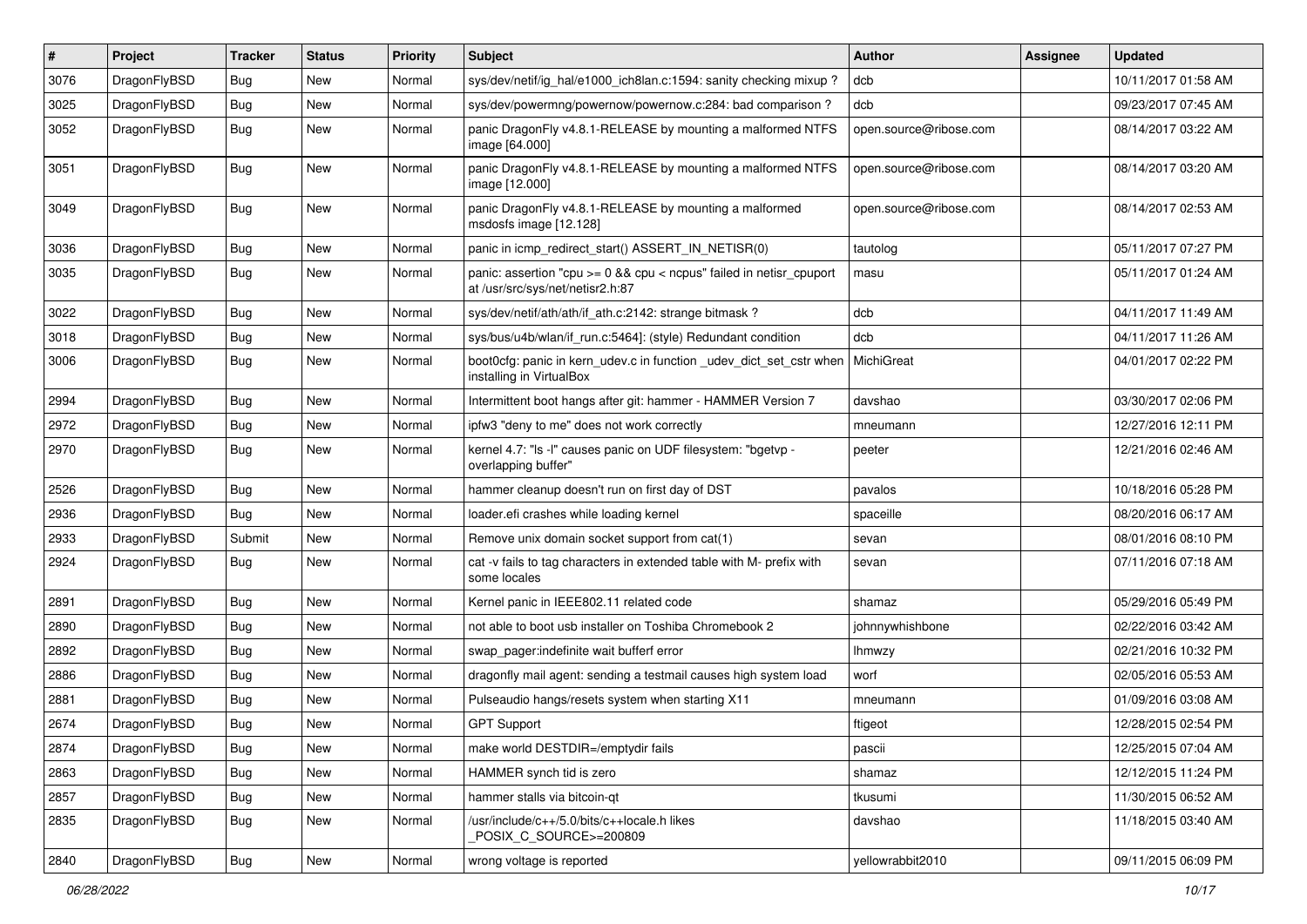| #    | Project      | <b>Tracker</b> | <b>Status</b> | <b>Priority</b> | Subject                                                                                                                                                  | <b>Author</b>  | <b>Assignee</b> | <b>Updated</b>      |
|------|--------------|----------------|---------------|-----------------|----------------------------------------------------------------------------------------------------------------------------------------------------------|----------------|-----------------|---------------------|
| 2822 | DragonFlyBSD | Bug            | New           | Normal          | USB 3.0 stick throws "reading primary partition table: error<br>accessing offset 000[] for 152" error, while the stick works on any<br>other OS I tested | revuwa         | profmakx        | 06/29/2015 05:56 AM |
| 2820 | DragonFlyBSD | Bug            | <b>New</b>    | Normal          | TP-Link USB Wi-Fi adapter cannot be reattached to the system                                                                                             | shamaz         |                 | 05/22/2015 09:45 PM |
| 2816 | DragonFlyBSD | Bug            | <b>New</b>    | Normal          | A multitasking process being debugged can get stuck                                                                                                      | phma           |                 | 05/19/2015 03:57 AM |
| 2812 | DragonFlyBSD | <b>Bug</b>     | <b>New</b>    | Normal          | Panic on Intel DE3815TYKHE                                                                                                                               | tmorp          |                 | 05/14/2015 03:14 PM |
| 2809 | DragonFlyBSD | <b>Bug</b>     | <b>New</b>    | Normal          | hammer mirror-stream                                                                                                                                     | masu           |                 | 04/10/2015 12:33 AM |
| 2803 | DragonFlyBSD | <b>Bug</b>     | New           | Normal          | HAMMER: Warning: UNDO area too small!                                                                                                                    | ftigeot        |                 | 03/11/2015 03:42 PM |
| 2802 | DragonFlyBSD | <b>Bug</b>     | <b>New</b>    | Normal          | USB Wifi urtwn0 crash from cd boot                                                                                                                       | opvalues       |                 | 03/10/2015 01:07 AM |
| 2799 | DragonFlyBSD | <b>Bug</b>     | <b>New</b>    | Normal          | Fatal trap 12 caused by moused(8) -p /dev/cual0                                                                                                          | opvalues       |                 | 03/04/2015 11:01 PM |
| 2788 | DragonFlyBSD | <b>Bug</b>     | <b>New</b>    | Normal          | ioctl GSLICEINFO: Not working for vnode slice                                                                                                            | mneumann       |                 | 02/12/2015 07:49 AM |
| 1634 | DragonFlyBSD | <b>Bug</b>     | <b>New</b>    | Normal          | panic: spin lock: 0xe4ad1320, indefinitive wait!                                                                                                         | elekktretterr  |                 | 01/19/2015 03:21 AM |
| 1194 | DragonFlyBSD | <b>Bug</b>     | <b>New</b>    | Normal          | SCSI errors while trying to copy photos from my camera                                                                                                   | elekktretterr  |                 | 01/14/2015 04:39 PM |
| 2746 | DragonFlyBSD | <b>Bug</b>     | New           | Normal          | some fraction of xterms started from the xmonad window manager<br>get killed with SIGALRM                                                                | isenmann       | profmakx        | 12/28/2014 02:51 AM |
| 2738 | DragonFlyBSD | Bug            | <b>New</b>    | Normal          | Hammer: Strange behavior when trying to recover old version of<br>moved file                                                                             | roland         |                 | 11/20/2014 08:02 AM |
| 2712 | DragonFlyBSD | <b>Bug</b>     | <b>New</b>    | Normal          | connect(2) returns EINVAL when retrying after ECONNREFUSED                                                                                               | jorisgio       |                 | 08/14/2014 05:31 PM |
| 2688 | DragonFlyBSD | <b>Bug</b>     | <b>New</b>    | Normal          | 67613368bdda7 Fix wrong checks for U4B presence Asrock Z77M<br>difficulty detecting USB keyboard                                                         | davshao        |                 | 06/28/2014 07:08 PM |
| 2687 | DragonFlyBSD | <b>Bug</b>     | <b>New</b>    | Normal          | natacontrol software RAID in installer                                                                                                                   | csmelosky      |                 | 06/22/2014 12:03 PM |
| 2489 | DragonFlyBSD | <b>Bug</b>     | <b>New</b>    | Normal          | nmalloc doesn't cache VA for allocations > 8KB                                                                                                           | vsrinivas      |                 | 06/10/2014 05:51 AM |
| 2490 | DragonFlyBSD | <b>Bug</b>     | <b>New</b>    | Normal          | nmalloc should color addresses to avoid cache bank conflictsw                                                                                            | vsrinivas      |                 | 06/10/2014 05:51 AM |
| 2329 | DragonFlyBSD | <b>Bug</b>     | New           | Normal          | ibm x3550 & acpi                                                                                                                                         | ano            |                 | 06/03/2014 11:37 AM |
| 2416 | DragonFlyBSD | <b>Bug</b>     | <b>New</b>    | Normal          | ' entry can be removed on mounted nfs filesystem                                                                                                         | ftigeot        | tuxillo         | 06/03/2014 04:40 AM |
| 2629 | DragonFlyBSD | <b>Bug</b>     | <b>New</b>    | Normal          | Replace gcc44 with llvm34, clang34, and libc++                                                                                                           | tuxillo        |                 | 06/02/2014 02:30 PM |
| 2652 | DragonFlyBSD | <b>Bug</b>     | New           | Normal          | 189a0ff3761b47  ix: Implement MSI-X support locks up Lenovo<br>S10 Intel Atom n270                                                                       | davshao        |                 | 05/14/2014 01:55 AM |
| 1695 | DragonFlyBSD | <b>Bug</b>     | <b>New</b>    | Normal          | NFS-related system breakdown                                                                                                                             | Anonymous      |                 | 04/10/2014 12:35 AM |
| 2473 | DragonFlyBSD | Bug            | New           | Normal          | Kernel crash when trying to up the wpi0 device (Dfly<br>v3.3.0.758.g47388-DEVELOPMENT)                                                                   | tomaz          |                 | 02/24/2014 08:50 AM |
| 2619 | DragonFlyBSD | <b>Bug</b>     | New           | Normal          | DragonFly 3.6 can't be installed on a 6TB volume                                                                                                         | ftigeot        |                 | 02/23/2014 11:55 PM |
| 2645 | DragonFlyBSD | Bug            | <b>New</b>    | Normal          | panic with dsched fq and ioprio                                                                                                                          | jyoung15       |                 | 02/20/2014 07:29 AM |
| 1246 | DragonFlyBSD | <b>Bug</b>     | New           | Normal          | bad resolution (monitor desync) with livedvd                                                                                                             | Przem0l        |                 | 02/18/2014 06:29 AM |
| 989  | DragonFlyBSD | <b>Bug</b>     | New           | Normal          | installer/fdisk trouble with wrapped values                                                                                                              | Discodestroyer |                 | 02/18/2014 06:27 AM |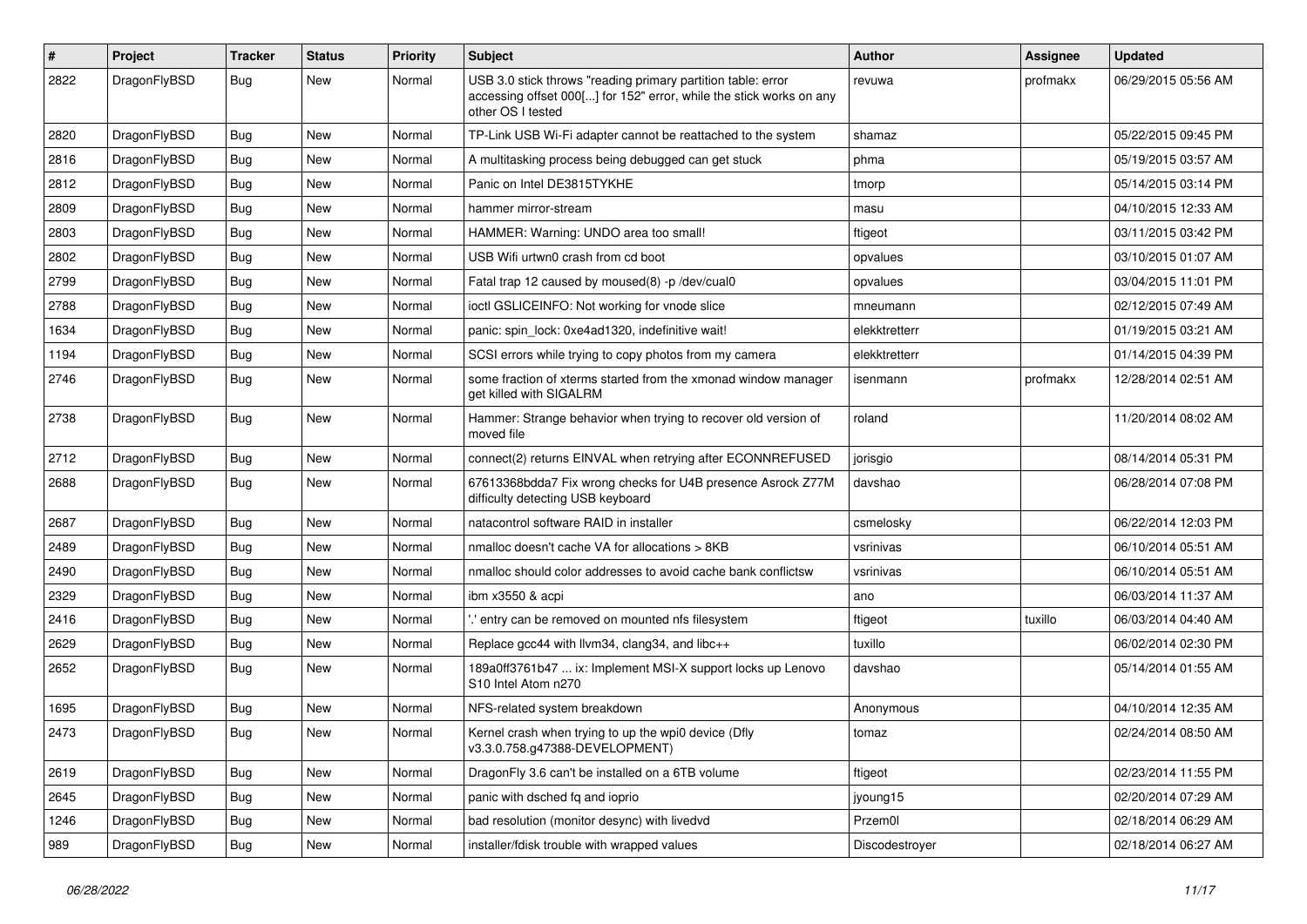| $\sharp$ | Project      | <b>Tracker</b> | <b>Status</b> | <b>Priority</b> | Subject                                                                                                                      | <b>Author</b>     | Assignee  | <b>Updated</b>      |
|----------|--------------|----------------|---------------|-----------------|------------------------------------------------------------------------------------------------------------------------------|-------------------|-----------|---------------------|
| 1193     | DragonFlyBSD | Bug            | <b>New</b>    | Normal          | kernel doesn't recognize cdrom drive                                                                                         | nonsolosoft       |           | 01/25/2014 09:11 PM |
| 2626     | DragonFlyBSD | <b>Bug</b>     | <b>New</b>    | Normal          | iwn driver drops with error: "firmware error 'iwn_intr: fatal firmware<br>error"                                             | rodyaj            |           | 01/09/2014 05:50 AM |
| 2622     | DragonFlyBSD | Bug            | <b>New</b>    | Normal          | VAIO FIT15E fn keys support                                                                                                  | nonsolosoft       |           | 12/31/2013 01:31 AM |
| 2621     | DragonFlyBSD | Bug            | New           | Normal          | core dump using cdrom                                                                                                        | nonsolosoft       |           | 12/27/2013 12:43 AM |
| 2620     | DragonFlyBSD | Bug            | <b>New</b>    | Normal          | moused problem                                                                                                               | FilippoMo         |           | 12/20/2013 10:32 AM |
| 2618     | DragonFlyBSD | Bug            | <b>New</b>    | Normal          | mouse problem on RELEASE-3_6_0                                                                                               | FilippoMo         |           | 12/20/2013 03:26 AM |
| 2611     | DragonFlyBSD | Bug            | <b>New</b>    | Normal          | Change in IP address results in network not working                                                                          | phma              |           | 12/05/2013 07:55 PM |
| 2609     | DragonFlyBSD | Bug            | New           | Normal          | master: panic: assertion<br>"LWKT_TOKEN_HELD_ANY(vm_object_token(object))" failed in<br>swp_pager_lookup                     | thomas.nikolajsen |           | 11/28/2013 11:36 AM |
| 2604     | DragonFlyBSD | Bug            | <b>New</b>    | Normal          | dell laptop does not boot with LATEST                                                                                        | isenmann          |           | 11/20/2013 02:07 AM |
| 2598     | DragonFlyBSD | Bug            | <b>New</b>    | Normal          | i386 via USB Booting                                                                                                         | mbzadegan         |           | 10/21/2013 02:28 AM |
| 2595     | DragonFlyBSD | Bug            | <b>New</b>    | Normal          | DragonFly 3.4.3 crashes on SUN Blade X6250 with Qlogic ISP 2432<br>FC card                                                   | Turvamies         |           | 10/07/2013 11:53 AM |
| 2586     | DragonFlyBSD | Bug            | <b>New</b>    | Normal          | pf: "modulate" state seems problematic                                                                                       | srussell          |           | 09/25/2013 07:36 PM |
| 2569     | DragonFlyBSD | Bug            | New           | Normal          | ctime NFS                                                                                                                    | ferney            |           | 08/11/2013 04:35 AM |
| 2577     | DragonFlyBSD | Bug            | <b>New</b>    | Normal          | virtio-blk iops performance is cpu limited on high end devices                                                               | gjs278            | vsrinivas | 08/01/2013 02:28 PM |
| 2568     | DragonFlyBSD | Bug            | New           | Normal          | AHCI panic                                                                                                                   | josepht           |           | 06/07/2013 05:52 PM |
| 2565     | DragonFlyBSD | Bug            | New           | Normal          | "ifconfig ix0 up" panic                                                                                                      | ltpig402a         |           | 06/03/2013 05:46 AM |
| 2557     | DragonFlyBSD | Bug            | <b>New</b>    | Normal          | stock 3.4.1 kernel halts during booting if dm and dm_target_crypt<br>are loaded and RAID controller is present               | phma              |           | 05/12/2013 10:38 PM |
| 2136     | DragonFlyBSD | Bug            | New           | Normal          | socketpair() doesn't free file descriptors on copyout failure                                                                | vsrinivas         |           | 04/05/2013 09:13 AM |
| 2535     | DragonFlyBSD | Bug            | <b>New</b>    | Normal          | Imap processes apparentlt blocked on disk I/O                                                                                | ftigeot           |           | 04/02/2013 09:31 AM |
| 2531     | DragonFlyBSD | Bug            | New           | Normal          | camcontrol fails to disable APM                                                                                              | m.lombardi85      |           | 03/23/2013 12:28 PM |
| 2520     | DragonFlyBSD | Bug            | New           | Normal          | panic: assertion "IS_SERIALIZED((ifp->if_serializer))" failed in<br>if default serialize assert at /usr/src/sys/net/if.c:437 | ano               |           | 03/09/2013 12:14 AM |
| 2496     | DragonFlyBSD | Bug            | <b>New</b>    | Normal          | NTFS malloc limit exceeded                                                                                                   | plasmob           | tuxillo   | 02/19/2013 08:47 AM |
| 2370     | DragonFlyBSD | Bug            | New           | Normal          | panic: ffs_valloc: dup alloc                                                                                                 | marino            | vsrinivas | 02/01/2013 09:28 AM |
| 2493     | DragonFlyBSD | Bug            | <b>New</b>    | Normal          | vidcontrol: invalid video mode name                                                                                          | Svarov            |           | 01/24/2013 09:55 AM |
| 2436     | DragonFlyBSD | <b>Bug</b>     | New           | Normal          | panic: assertion "lp->lwp_qcpu == dd->cpuid" failed in<br>dfly_acquire_curproc                                               | thomas.nikolajsen |           | 01/23/2013 11:07 AM |
| 2453     | DragonFlyBSD | <b>Bug</b>     | <b>New</b>    | Normal          | panic: assertion "gd->gd_spinlocks == 0" failed                                                                              | Johannes.Hofmann  |           | 11/12/2012 12:54 PM |
| 2444     | DragonFlyBSD | <b>Bug</b>     | <b>New</b>    | Normal          | Crash during Hammer overnight cleanup                                                                                        | justin            |           | 11/04/2012 07:58 AM |
| 2434     | DragonFlyBSD | <b>Bug</b>     | New           | Normal          | BTX Halted - Boot fails on USB/GUI                                                                                           | lucmv             |           | 10/17/2012 08:12 PM |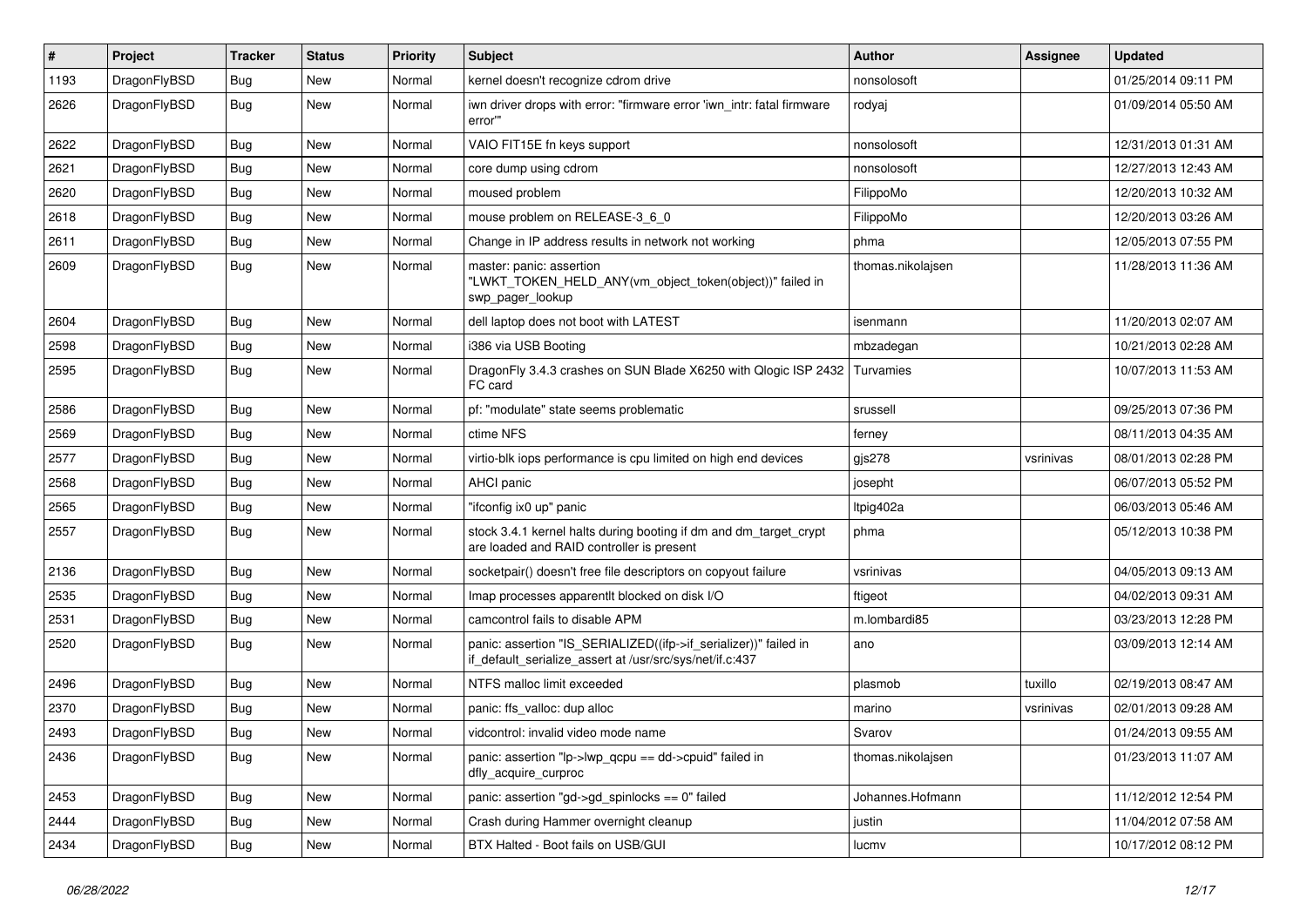| $\sharp$ | Project      | <b>Tracker</b> | <b>Status</b> | <b>Priority</b> | Subject                                                                                                    | Author        | Assignee | <b>Updated</b>      |
|----------|--------------|----------------|---------------|-----------------|------------------------------------------------------------------------------------------------------------|---------------|----------|---------------------|
| 1525     | DragonFlyBSD | Bug            | New           | Normal          | boehm-gc problems                                                                                          | hasso         |          | 10/13/2012 07:13 PM |
| 2430     | DragonFlyBSD | Bug            | <b>New</b>    | Normal          | Alternate Password Hash method                                                                             | robin.carey1  |          | 10/07/2012 06:28 AM |
| 2182     | DragonFlyBSD | <b>Bug</b>     | New           | Normal          | if msk PHY FIFO underrun/overflow                                                                          | nonsolosoft   |          | 09/03/2012 06:39 AM |
| 2412     | DragonFlyBSD | Bug            | <b>New</b>    | Normal          | wlan0 fails to get address via dhclient                                                                    | nonsolosoft   |          | 08/30/2012 05:55 AM |
| 2369     | DragonFlyBSD | Bug            | <b>New</b>    | Normal          | panic: Bad link elm 0xffffffe07edf6068 next->prev != elm                                                   | jaydg         |          | 08/15/2012 03:04 AM |
| 2084     | DragonFlyBSD | <b>Bug</b>     | <b>New</b>    | Normal          | DFBSD v2.11.0.242.g4d317 - panic: zone: entry not free                                                     | tuxillo       |          | 07/03/2012 01:23 AM |
| 2389     | DragonFlyBSD | Bug            | New           | Normal          | computer crashed while listing processes                                                                   | phma          |          | 06/18/2012 02:49 PM |
| 2387     | DragonFlyBSD | <b>Bug</b>     | <b>New</b>    | Normal          | hammer ignores -t during dedup                                                                             | phma          |          | 06/17/2012 12:30 PM |
| 2371     | DragonFlyBSD | Bug            | New           | Normal          | Timezone problem with America/Sao_Paulo                                                                    | raitech       |          | 05/17/2012 01:42 PM |
| 2061     | DragonFlyBSD | Bug            | New           | Normal          | USB keyboard boot panic                                                                                    | sjg           |          | 05/04/2012 12:20 AM |
| 2316     | DragonFlyBSD | <b>Bug</b>     | New           | Normal          | Ungraceful invalid password handling for adding a new user in the<br>installer                             | rune          |          | 04/27/2012 11:23 PM |
| 2331     | DragonFlyBSD | Bug            | <b>New</b>    | Normal          | reading mouse mode from unopen file descriptor hangs mouse<br>driver                                       | phma          |          | 03/14/2012 09:43 AM |
| 2324     | DragonFlyBSD | Bug            | <b>New</b>    | Normal          | natacotrol support > 2TB not working even after the ftigeot patch                                          | zenny         |          | 03/03/2012 01:00 AM |
| 2319     | DragonFlyBSD | Bug            | New           | Normal          | crypt/passwd forward compat                                                                                | c.turner1     |          | 02/28/2012 12:39 PM |
| 2311     | DragonFlyBSD | Bug            | New           | Normal          | Xorg crash having something to do with drm                                                                 | phma          |          | 02/22/2012 09:59 AM |
| 2297     | DragonFlyBSD | Bug            | <b>New</b>    | Normal          | strange NFS (client) error messages / problems                                                             | Anonymous     |          | 02/19/2012 02:59 PM |
| 2308     | DragonFlyBSD | Bug            | New           | Normal          | System freeze when unloading snd_hda                                                                       | jaydg         |          | 02/19/2012 07:15 AM |
| 2306     | DragonFlyBSD | Bug            | <b>New</b>    | Normal          | a crash starts the kernel debugger in text mode, but just reboots in X                                     | phma          |          | 02/11/2012 08:02 PM |
| 2292     | DragonFlyBSD | Bug            | <b>New</b>    | Normal          | re interface with jumbo frames (mtu larger than 1500) hangs after<br>some traffic                          | Anonymous     |          | 01/31/2012 12:11 AM |
| 2283     | DragonFlyBSD | Bug            | New           | Normal          | DFBSD DragonFly v2.13.0.957.g4f459 - pmap_release: page<br>should already be gone 0xc27120bc               | tuxillo       |          | 01/23/2012 03:03 AM |
| 341      | DragonFlyBSD | Bug            | New           | Normal          | Vinum erroneously repors devices as busy                                                                   | corecode      | swildner | 01/21/2012 04:50 AM |
| 2265     | DragonFlyBSD | Bug            | New           | Normal          | mbsrtowcs does not properly handle invalid mbstate_t in ps                                                 | c.turner1     | swildner | 01/10/2012 07:56 PM |
| 2254     | DragonFlyBSD | Bug            | New           | Normal          | panic: assertion "ref < &td->td_toks_end" failed in lwkt_gettoken at<br>/usr/src/sys/kern/lwkt_token.c:588 | eocallaghan   |          | 12/05/2011 10:21 PM |
| 2092     | DragonFlyBSD | Bug            | New           | Normal          | Panic: Bad link elm 0x next->prev != elm                                                                   | masterblaster | dillon   | 12/04/2011 12:49 PM |
| 2167     | DragonFlyBSD | <b>Bug</b>     | New           | Normal          | shutdown/reboot fails after uptime msg                                                                     | marino        |          | 11/28/2011 03:01 AM |
| 2248     | DragonFlyBSD | <b>Bug</b>     | <b>New</b>    | Normal          | sysctl panic                                                                                               | pavalos       |          | 11/23/2011 06:23 PM |
| 2245     | DragonFlyBSD | <b>Bug</b>     | New           | Normal          | panic: assertion "ref < &td->td_toks_end" failed in lwkt_gettoken at<br>/usr/src/sys/kern/lwkt_token.c:588 | juanfra684    |          | 11/22/2011 07:41 PM |
| 2224     | DragonFlyBSD | <b>Bug</b>     | New           | Normal          | v2.13.0.291.gaa7ec - Panic on fq while installing world                                                    | tuxillo       |          | 11/18/2011 01:40 AM |
| 2210     | DragonFlyBSD | <b>Bug</b>     | New           | Normal          | Bugtracker cannot assign default project for new users                                                     | ahuete.devel  |          | 11/17/2011 11:30 AM |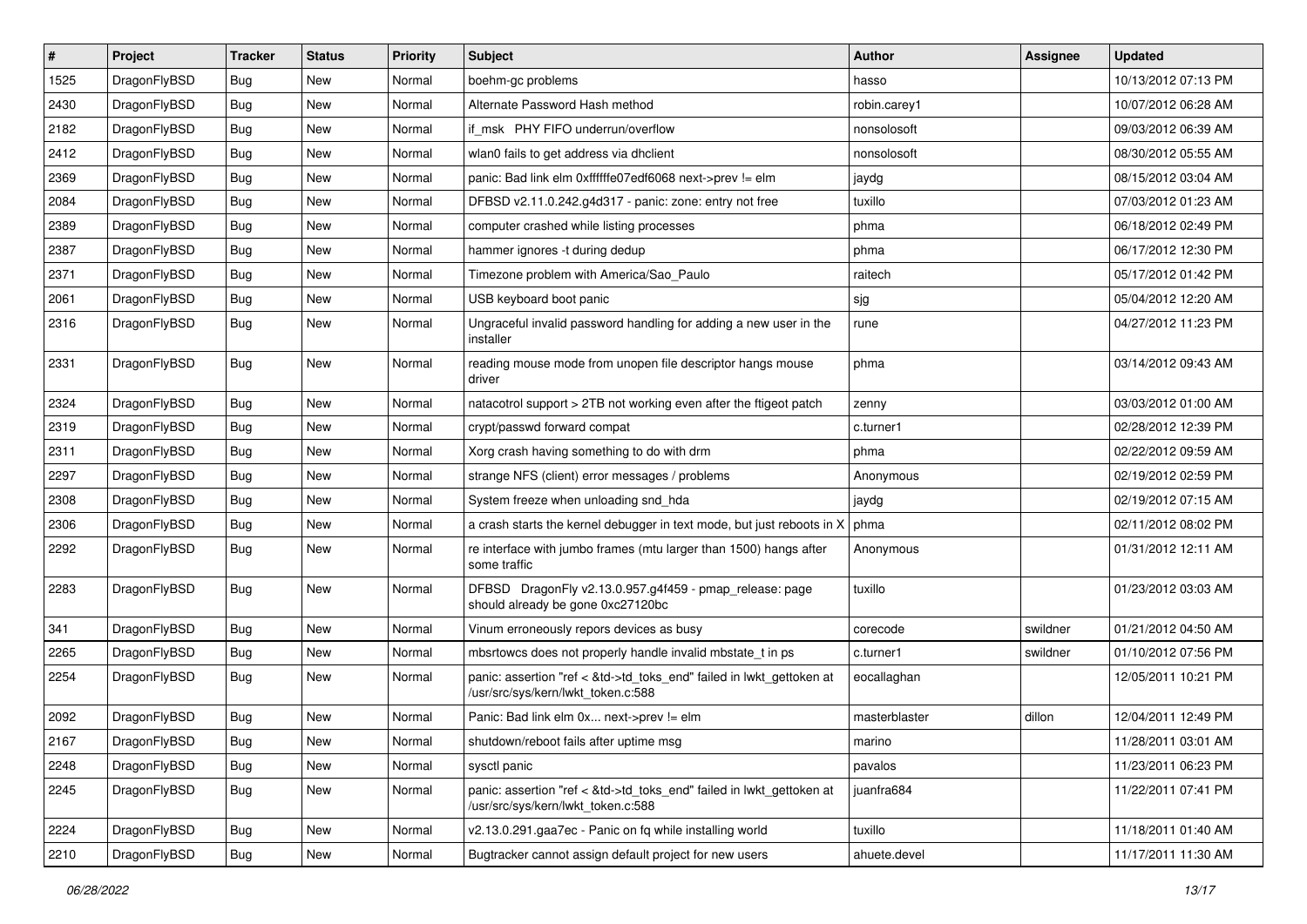| $\sharp$ | Project      | <b>Tracker</b> | <b>Status</b> | <b>Priority</b> | Subject                                                                                 | Author       | Assignee  | <b>Updated</b>      |
|----------|--------------|----------------|---------------|-----------------|-----------------------------------------------------------------------------------------|--------------|-----------|---------------------|
| 2199     | DragonFlyBSD | Bug            | New           | Normal          | screen segfaults if utmpx isn't present                                                 | pavalos      |           | 11/15/2011 10:52 PM |
| 2098     | DragonFlyBSD | Submit         | New           | Normal          | [PATCH] correct ath man page example<br>(/usr/src/share/man/man4/ath.4)                 | nobody       |           | 11/15/2011 12:27 AM |
| 2171     | DragonFlyBSD | Bug            | New           | Normal          | DFBSD v2.13.0.151.gdc8442 - panic: assertion "(*ptep &<br>$(PG_MANAGED PG_V)) == PG_V"$ | tuxillo      |           | 11/04/2011 05:06 PM |
| 2045     | DragonFlyBSD | Bug            | <b>New</b>    | Normal          | ral(4): Fatal trap 12: page fault while in kernel mode (two panics)                     | herrgard     |           | 11/03/2011 05:34 PM |
| 2166     | DragonFlyBSD | Bug            | New           | Normal          | DFBSD v2.13.0.109.g05b9d - Strange lockups                                              | tuxillo      |           | 10/29/2011 11:20 AM |
| 2161     | DragonFlyBSD | Bug            | New           | Normal          | Outdated xorg.conf file gets installed into etc and screws up mouse                     | eocallaghan  |           | 10/27/2011 01:51 PM |
| 2164     | DragonFlyBSD | Bug            | <b>New</b>    | Normal          | panic on reboot from usb.                                                               | eocallaghan  |           | 10/27/2011 09:29 AM |
| 2158     | DragonFlyBSD | Bug            | New           | Normal          | iwn panics with assertion on boot.                                                      | eocallaghan  |           | 10/24/2011 04:13 PM |
| 2154     | DragonFlyBSD | Bug            | <b>New</b>    | Normal          | vkernel copyout() doesn't return EFAULT on error                                        | vsrinivas    |           | 10/20/2011 03:53 AM |
| 2153     | DragonFlyBSD | <b>Bug</b>     | New           | Normal          | Too many unuseful warnings at boot                                                      | juanfra684   |           | 10/18/2011 10:16 PM |
| 2138     | DragonFlyBSD | Bug            | New           | Normal          | > 100% CPU usage                                                                        | robin.carey1 |           | 09/26/2011 12:20 PM |
| 2129     | DragonFlyBSD | <b>Bug</b>     | New           | Normal          | DFBSD v2.11.0.661.gf9438 i386 - panic: lockmgr thrd_sleep                               | tuxillo      |           | 09/05/2011 09:49 AM |
| 2124     | DragonFlyBSD | <b>Bug</b>     | New           | Normal          | getty repeating too quickly on port /dev/ttyv0                                          | sgeorge.ml   |           | 09/01/2011 04:28 AM |
| 2125     | DragonFlyBSD | <b>Bug</b>     | New           | Normal          | Weird garbage in dmesg                                                                  | herrgard     |           | 08/30/2011 08:04 PM |
| 2123     | DragonFlyBSD | <b>Bug</b>     | New           | Normal          | hammer is losing files                                                                  | schmir       |           | 08/30/2011 07:56 PM |
| 2115     | DragonFlyBSD | <b>Bug</b>     | <b>New</b>    | Normal          | [msk] system freeze after receive some paquet                                           | bsdsx        |           | 08/22/2011 10:22 AM |
| 2113     | DragonFlyBSD | <b>Bug</b>     | New           | Normal          | nmalloc threaded program fork leak                                                      | vsrinivas    | vsrinivas | 08/11/2011 07:25 PM |
| 2107     | DragonFlyBSD | <b>Bug</b>     | New           | Normal          | 2.10.1 sata dvd drive issue                                                             | ausppc       |           | 07/31/2011 08:41 PM |
| 2104     | DragonFlyBSD | <b>Bug</b>     | New           | Normal          | network configuration seg. fault on install CD                                          | navratil     |           | 07/26/2011 07:55 AM |
| 2099     | DragonFlyBSD | <b>Bug</b>     | New           | Normal          | page fault panic in vm system                                                           | pavalos      |           | 07/10/2011 08:51 AM |
| 1867     | DragonFlyBSD | <b>Bug</b>     | New           | Normal          | it(4) motherboard and fan problems                                                      | tuxillo      |           | 07/08/2011 10:48 AM |
| 2094     | DragonFlyBSD | <b>Bug</b>     | New           | Normal          | Segfault when gdb printing backtrace from core dump                                     | greenrd      |           | 06/25/2011 04:14 PM |
| 2085     | DragonFlyBSD | <b>Bug</b>     | New           | Normal          | panic: assertion: (m->flags & PG_MAPPED) == 0 in<br>vm_page_free_toq                    | vsrinivas    |           | 06/10/2011 07:48 AM |
| 2080     | DragonFlyBSD | <b>Bug</b>     | New           | Normal          | panic: lockmgr thrd sleep: called from interrupt, ipi, or hard code<br>section          | rumcic       |           | 05/30/2011 05:06 PM |
| 2082     | DragonFlyBSD | Bug            | <b>New</b>    | Normal          | dfbsd 2.10.1 amd64 - mc port build error with 'bmake bin-install'                       | sun-doctor   |           | 05/25/2011 07:18 PM |
| 2078     | DragonFlyBSD | <b>Bug</b>     | New           | Normal          | DFBSD i386 v2.11.0.201.g3ed2f - Panic during installworld into a<br>vn0 device          | tuxillo      |           | 05/19/2011 07:50 PM |
| 2077     | DragonFlyBSD | <b>Bug</b>     | New           | Normal          | USB devices conflicting                                                                 | srussell     |           | 05/17/2011 05:12 PM |
| 2072     | DragonFlyBSD | <b>Bug</b>     | New           | Normal          | Fatal trap 12: stopped at lwkt_send_ipiq3                                               | rumcic       |           | 05/17/2011 04:12 AM |
| 2075     | DragonFlyBSD | <b>Bug</b>     | <b>New</b>    | Normal          | pflogd on x86_64                                                                        | fanch        |           | 05/16/2011 04:04 PM |
| 1874     | DragonFlyBSD | <b>Bug</b>     | New           | Normal          | mpd listening on all IPs, accepting only on one                                         | rumcic       |           | 05/08/2011 01:01 PM |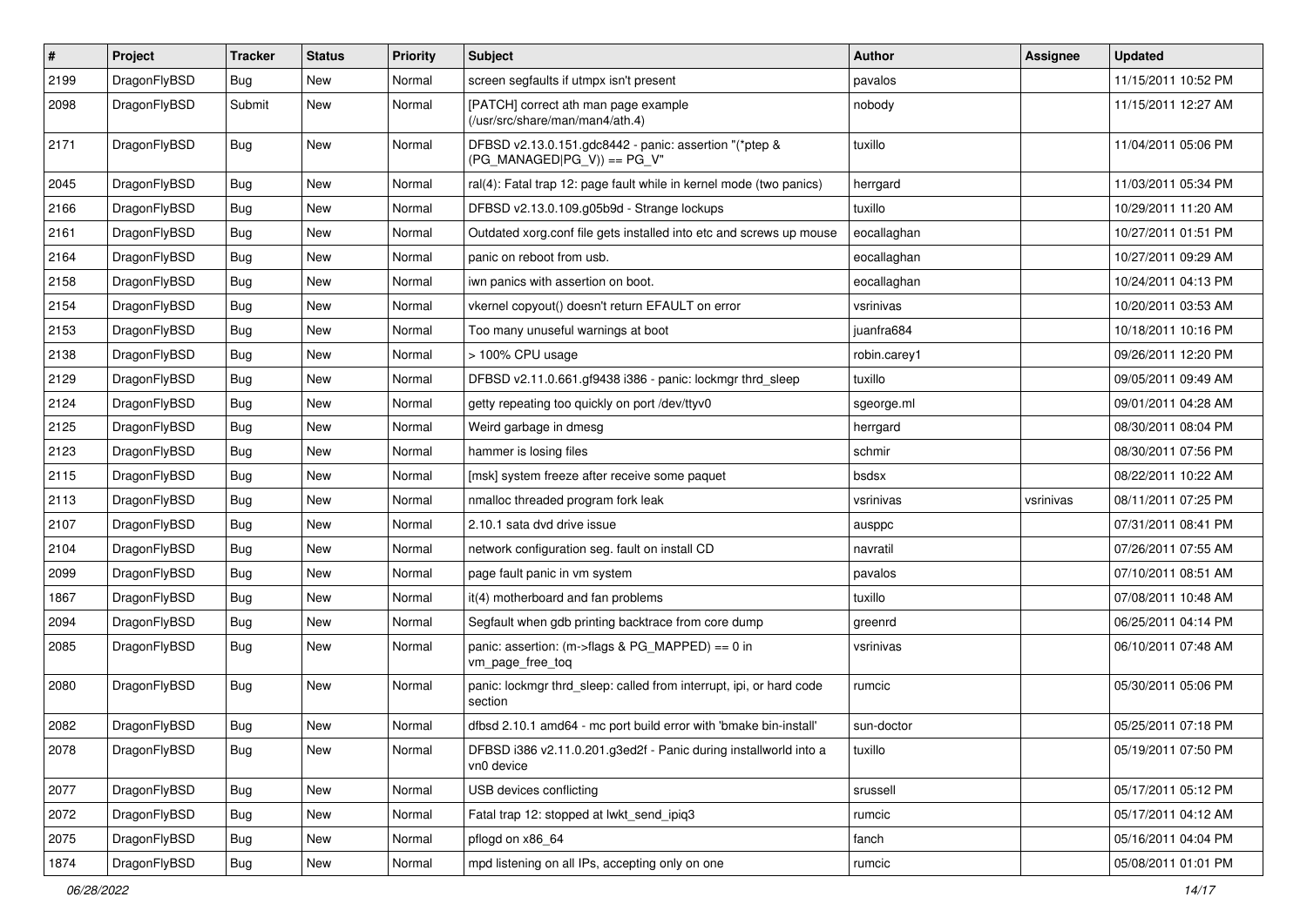| $\vert$ # | Project      | <b>Tracker</b> | <b>Status</b> | <b>Priority</b> | <b>Subject</b>                                                                                                                                                                                    | <b>Author</b>      | Assignee | <b>Updated</b>      |
|-----------|--------------|----------------|---------------|-----------------|---------------------------------------------------------------------------------------------------------------------------------------------------------------------------------------------------|--------------------|----------|---------------------|
| 2052      | DragonFlyBSD | <b>Bug</b>     | <b>New</b>    | Normal          | Kernel panic: CPU APIC ID out of range                                                                                                                                                            | Anonymous          |          | 05/02/2011 11:06 AM |
| 2055      | DragonFlyBSD | Bug            | <b>New</b>    | Normal          | $ssh + IPV6 + bridge \Rightarrow$ connection freezes                                                                                                                                              | steve              |          | 04/24/2011 07:13 PM |
| 2051      | DragonFlyBSD | Bug            | <b>New</b>    | Normal          | No ipv6 lan route entry created on 2.10                                                                                                                                                           | ftigeot            |          | 04/21/2011 10:37 AM |
| 2048      | DragonFlyBSD | Bug            | <b>New</b>    | Normal          | panic: ffs sync: rofs mod                                                                                                                                                                         | pavalos            |          | 04/12/2011 05:45 AM |
| 1984      | DragonFlyBSD | Bug            | <b>New</b>    | Normal          | hammer mount fails after crash - HAMMER: FIFO record bad head<br>signature                                                                                                                        | thomas.nikolajsen  |          | 03/08/2011 06:57 PM |
| 2004      | DragonFlyBSD | Bug            | <b>New</b>    | Normal          | LWKT WAIT IPIQ panic                                                                                                                                                                              | steve              |          | 03/08/2011 05:46 PM |
| 2008      | DragonFlyBSD | <b>Bug</b>     | <b>New</b>    | Normal          | lwkt setcpu remote: td->td flags 00800621 console flood                                                                                                                                           | pavalos            |          | 03/06/2011 09:37 PM |
| 1990      | DragonFlyBSD | Bug            | <b>New</b>    | Normal          | /mnt too large to mount                                                                                                                                                                           | peur.neu           |          | 02/16/2011 11:24 PM |
| 1969      | DragonFlyBSD | <b>Bug</b>     | <b>New</b>    | Normal          | pf-related network problem                                                                                                                                                                        | pavalos            | lentferj | 02/01/2011 06:57 PM |
| 1964      | DragonFlyBSD | Bug            | <b>New</b>    | Normal          | iwn (panic assertion : wlan assert serialized)                                                                                                                                                    | sjmm.ptr           | josepht  | 02/01/2011 12:57 PM |
| 1873      | DragonFlyBSD | <b>Bug</b>     | New           | Normal          | Panic upon usb mouse detach and reattaching                                                                                                                                                       | rumcic             |          | 02/01/2011 09:53 AM |
| 1949      | DragonFlyBSD | Bug            | New           | Normal          | iwn panic                                                                                                                                                                                         | pavalos            |          | 01/30/2011 03:21 AM |
| 1961      | DragonFlyBSD | <b>Bug</b>     | New           | Normal          | Can't create dump from DDB                                                                                                                                                                        | shamaz             |          | 01/29/2011 09:02 PM |
| 1946      | DragonFlyBSD | <b>Bug</b>     | <b>New</b>    | Normal          | ieee80211 panic                                                                                                                                                                                   | pavalos            | josepht  | 01/27/2011 06:00 PM |
| 1884      | DragonFlyBSD | <b>Bug</b>     | New           | Normal          | System completely freezes while listening music (devbuf: malloc<br>limit exceeded)                                                                                                                | shamaz             |          | 01/24/2011 05:00 PM |
| 1959      | DragonFlyBSD | <b>Bug</b>     | <b>New</b>    | Normal          | DFBSD v2.9.1.422.gc98f2 - Panic during boot - IPv6 and PF                                                                                                                                         | tuxillo            |          | 01/13/2011 03:37 AM |
| 1951      | DragonFlyBSD | Bug            | <b>New</b>    | Normal          | dma_timeouts at phyaddr on a good hdd                                                                                                                                                             | peur.neu           |          | 01/04/2011 07:12 AM |
| 1944      | DragonFlyBSD | <b>Bug</b>     | <b>New</b>    | Normal          | panic: backing object 0xdea7b258 was somehow re-referenced<br>during collapse!                                                                                                                    | sepherosa          |          | 12/27/2010 02:06 AM |
| 1943      | DragonFlyBSD | Bug            | <b>New</b>    | Normal          | hammer assertion panic                                                                                                                                                                            | peter              |          | 12/27/2010 12:45 AM |
| 1941      | DragonFlyBSD | Bug            | <b>New</b>    | Normal          | wlan config crash                                                                                                                                                                                 | abandon.every.hope |          | 12/24/2010 07:54 PM |
| 1939      | DragonFlyBSD | <b>Bug</b>     | <b>New</b>    | Normal          | Panic on nightly build and stress test box                                                                                                                                                        | lentferi           |          | 12/18/2010 08:41 AM |
| 1935      | DragonFlyBSD | Bug            | New           | Normal          | mouse does not work after switching between x and console                                                                                                                                         | shamaz             |          | 12/13/2010 10:06 AM |
| 1463      | DragonFlyBSD | Bug            | <b>New</b>    | Normal          | Mountroot before drives are initialized                                                                                                                                                           | elekktretterr      |          | 12/07/2010 01:30 PM |
| 1923      | DragonFlyBSD | Bug            | <b>New</b>    | Normal          | Abysmal NFS performance with IPv6                                                                                                                                                                 | ftigeot            |          | 12/05/2010 09:34 PM |
| 1430      | DragonFlyBSD | Bug            | <b>New</b>    | Normal          | Buggy w(1)?                                                                                                                                                                                       | hasso              | alexh    | 11/24/2010 08:09 AM |
| 1917      | DragonFlyBSD | Bug            | New           | Normal          | panic: assertion: (RB EMPTY(&ip->rec tree) && (ip->flags &<br>HAMMER_INODE_XDIRTY) == 0)    (!RB_EMPTY(&ip->rec_tree)<br>&& (ip->flags & HAMMER_INODE_XDIRTY) != 0) in<br>hammer flush inode done | qhwt.dfly          |          | 11/24/2010 03:23 AM |
| 1916      | DragonFlyBSD | <b>Bug</b>     | <b>New</b>    | Normal          | Constant crashes on x86 64 with UFS                                                                                                                                                               | lentferj           |          | 11/21/2010 07:40 PM |
| 1913      | DragonFlyBSD | Bug            | <b>New</b>    | Normal          | panic: assertion: ip->flush_state != HAMMER_FST_FLUSH in<br>hammer flush inode core                                                                                                               | swildner           |          | 11/20/2010 05:27 PM |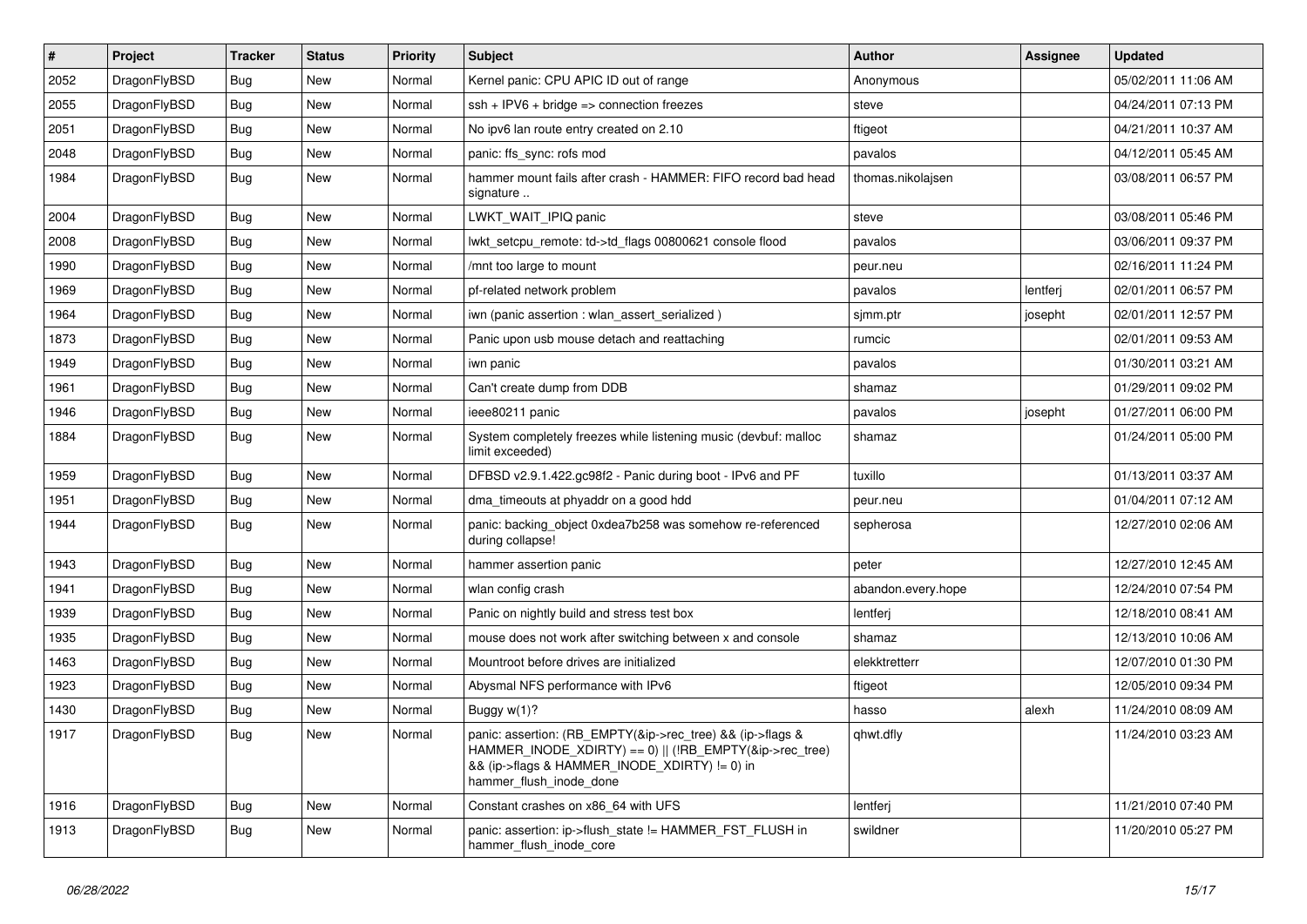| $\vert$ # | Project      | <b>Tracker</b> | <b>Status</b> | <b>Priority</b> | Subject                                                                                                       | Author          | Assignee | <b>Updated</b>      |
|-----------|--------------|----------------|---------------|-----------------|---------------------------------------------------------------------------------------------------------------|-----------------|----------|---------------------|
| 1907      | DragonFlyBSD | <b>Bug</b>     | <b>New</b>    | Normal          | Hammer crash in hammer_flusher_flush()                                                                        | swildner        |          | 11/11/2010 05:07 AM |
| 1786      | DragonFlyBSD | Bug            | <b>New</b>    | Normal          | Calling NULL function pointer initiates panic loop                                                            | sjg             |          | 10/11/2010 05:28 PM |
| 1861      | DragonFlyBSD | <b>Bug</b>     | <b>New</b>    | Normal          | panic via kprintf (lockmgr called in a hard section)                                                          | vsrinivas       |          | 10/11/2010 12:56 AM |
| 1982      | DragonFlyBSD | Bug            | <b>New</b>    | Low             | There is no linuxulator on x86-64                                                                             | herrgard        |          | 05/31/2022 02:25 PM |
| 3311      | DragonFlyBSD | <b>Bug</b>     | <b>New</b>    | Low             | TrueCrypt support may cause kernel crash                                                                      | arcade@b1t.name |          | 04/29/2022 06:19 AM |
| 1947      | DragonFlyBSD | Bug            | New           | Low             | GA-880GM-UD2H (rev. 1.3) AHCI fails to detect disks at the end of<br>the RAID controller                      | eocallaghan     |          | 11/27/2021 08:46 AM |
| 3101      | DragonFlyBSD | <b>Bug</b>     | <b>New</b>    | Low             | PFI CGI install not working in dragonflybsd 5.0.1 USB install                                                 | bnegre82        |          | 05/11/2021 04:14 AM |
| 2675      | DragonFlyBSD | Bug            | <b>New</b>    | Low             | Ultimate N WiFi Link 5300 get iwn_intr: fatal firmware error on 5GHz                                          | revuwa          |          | 05/11/2021 04:07 AM |
| 1313      | DragonFlyBSD | Bug            | New           | Low             | Signal code in kernel needs major overhaul (signal queues,<br>si code, si addr)                               | hasso           |          | 05/11/2021 04:00 AM |
| 3228      | DragonFlyBSD | Bug            | <b>New</b>    | Low             | pfi kif unref: state refcount $\leq$ 0 in dmesg                                                               | justin          |          | 03/05/2021 06:39 AM |
| 3107      | DragonFlyBSD | <b>Bug</b>     | <b>New</b>    | Low             | ACPI interrupt storm when loading i915 on Lenovo T460                                                         | oyvinht         |          | 07/15/2020 07:01 AM |
| 3132      | DragonFlyBSD | <b>Bug</b>     | <b>New</b>    | Low             | unifdef mined                                                                                                 | bcallah         |          | 04/26/2018 08:34 PM |
| 3024      | DragonFlyBSD | Bug            | <b>New</b>    | Low             | sys/dev/netif/wi/if_wi.c:1090]: (style) Redundant condition                                                   | dcb             |          | 04/11/2017 11:56 AM |
| 2931      | DragonFlyBSD | <b>Bug</b>     | New           | Low             | 'gdb' of 'vkernel' unable to print backtrace                                                                  | tofergus        |          | 07/26/2016 01:51 PM |
| 2878      | DragonFlyBSD | Bug            | <b>New</b>    | Low             | [fix] CCVER problem when using clang and cpu extensions<br>(intrinsics)                                       | arcade@b1t.name |          | 06/24/2016 04:25 AM |
| 2887      | DragonFlyBSD | Bug            | New           | Low             | Missing extattr_namespace_to_string and<br>extattr_string_to_namespace functions                              | rubenk          |          | 02/06/2016 05:09 AM |
| 2882      | DragonFlyBSD | <b>Bug</b>     | New           | Low             | bridge sends packets from individual interfaces                                                               | arcade@b1t.name |          | 01/09/2016 12:43 PM |
| 2877      | DragonFlyBSD | <b>Bug</b>     | New           | Low             | sed fails when working with UTF-8 locale and non-UTF symbols                                                  | arcade@b1t.name |          | 12/30/2015 11:20 AM |
| 2859      | DragonFlyBSD | Bug            | <b>New</b>    | Low             | Installer configuration menu always highlights "Select timezone", no<br>matter which step was last completed. | cgag            |          | 12/02/2015 01:54 PM |
| 2858      | DragonFlyBSD | Bug            | <b>New</b>    | Low             | Installer "Local or UTC" question should have "No" selected by<br>default.                                    | cgag            |          | 12/02/2015 01:18 PM |
| 2790      | DragonFlyBSD | Submit         | New           | Low             | filedesc softrefs increment code factoring                                                                    | dclink          |          | 02/21/2015 04:00 AM |
| 600       | DragonFlyBSD | Bug            | <b>New</b>    | Low             | /sys/libkern/karc4random                                                                                      | robin_carey5    | profmakx | 01/19/2015 03:07 AM |
| 2680      | DragonFlyBSD | <b>Bug</b>     | <b>New</b>    | Low             | boot0cfg update makes box unbootable                                                                          | herrgard        |          | 06/10/2014 06:02 AM |
| 679       | DragonFlyBSD | Bug            | New           | Low             | Netgraph backward compatibility for old *LEN constants                                                        | nant            | nant     | 02/18/2014 05:45 AM |
| 2552      | DragonFlyBSD | Bug            | New           | Low             | hammer recovery should indicate progress                                                                      | phma            |          | 05/03/2013 12:13 AM |
| 2529      | DragonFlyBSD | <b>Bug</b>     | New           | Low             | Sundance network adapter is not detected and attached                                                         | kworr           |          | 03/25/2013 02:29 AM |
| 1714      | DragonFlyBSD | <b>Bug</b>     | New           | Low             | hwpmc                                                                                                         | alexh           | swildner | 08/18/2012 02:03 PM |
| 2403      | DragonFlyBSD | Bug            | New           | Low             | newfs -E doesn't handle /dev/serno device names properly                                                      | ftigeot         |          | 08/17/2012 05:07 AM |
| 2252      | DragonFlyBSD | Bug            | New           | Low             | snd_hda not useable if loaded via /boot/loader.conf                                                           | xbit            | swildner | 12/14/2011 12:23 AM |